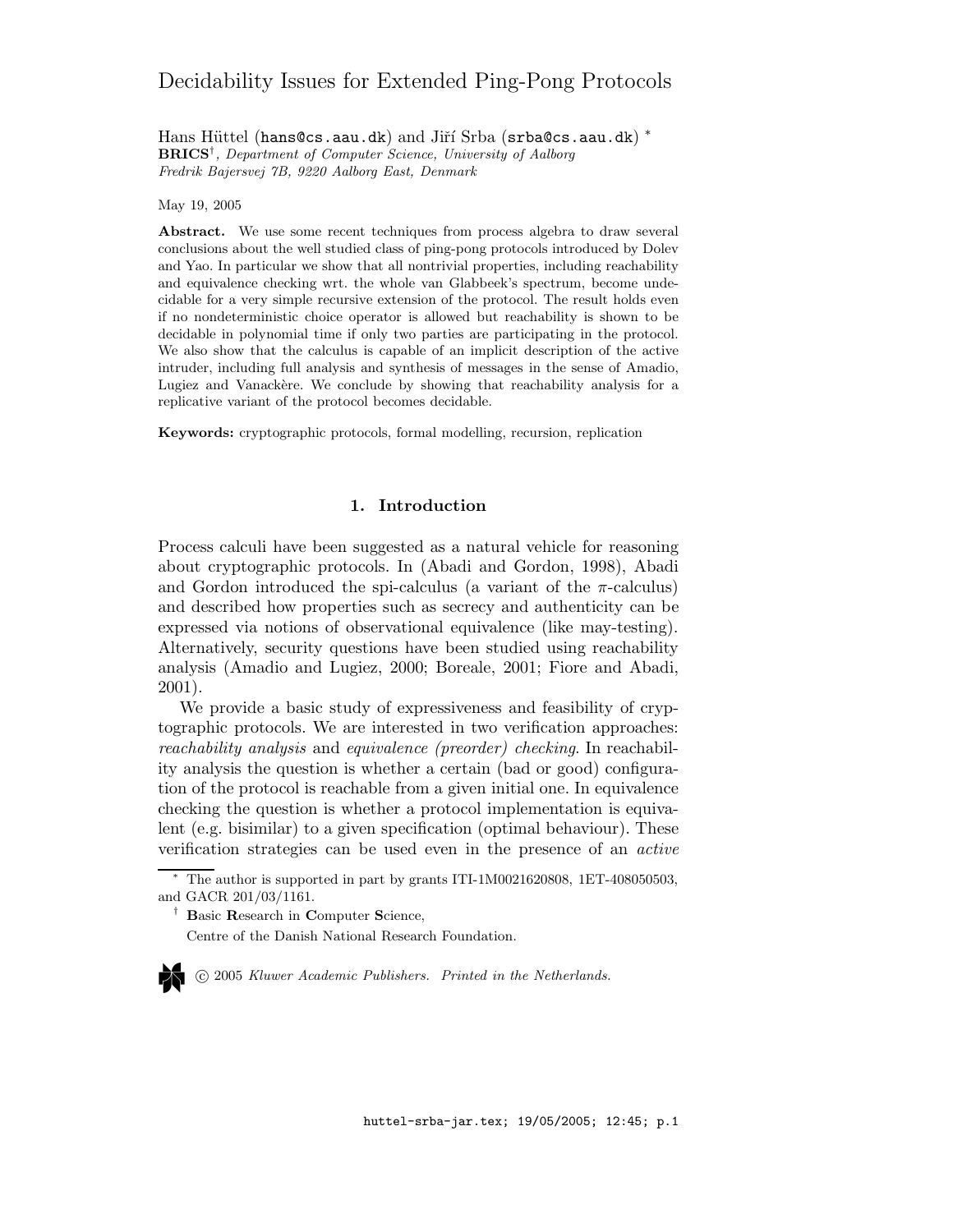intruder (in the Dolev-Yao style), i.e., an agent with capabilities to listen to any communication, to perform analysis and synthesis of communicated messages according to the actual knowledge of compromised keys, and to actively participate in the protocol behaviour by transmitting new messages. This can be naturally implemented not only into the reachability analysis (see e.g. (Amadio et al., 2002)) but also into the equivalence checking approach. Within the equivalence (preorder) checking approach, correctness may be expressed as follows (following (Focardi et al., 2000)): "a protocol P guarantees a security property X if, whatever hostile environment E with a certain initial knowledge  $\phi_I$ , then P is equivalent (in preorder) to (with) the specification  $\alpha(P)$ ." Formally this is given by saying that

protocol P satisfies property X iff  $\forall E \in \mathcal{E} : P \parallel E \approx \alpha(P)$ . (1)

By an appropriate choice of the specification function  $\alpha$  and a suitable equivalence (preorder)  $\approx$ , several security properties can be verified. Here is a small selection:

- − Secrecy (confidential information should be available only to the partners of the communication). Here  $\approx$  stands for trace preorder.
- − (Message) authenticity (identification of other agents (messages) participating in communication ). Here  $\approx$  stands for trace equivalence or preorder.
- − Fairness (in a contract, no party can gain advantage by ending the protocol prematurely). Here  $\approx$  stands for failure equivalence.

Various notions of bisimilarity are studied in this context as bisimilarity is usually the "most decidable behavioral equivalence" which was confirmed e.g. by several positive decidability results in process algebra (Burkart et al., 2001). Hence the questions whether a certain class of cryptographic protocols has decidable reachability and equivalence (bisimilarity) checking are of particular importance for automated verification.

A number of security properties are decidable for finite protocols (Amadio and Lugiez, 2000; Rusinowitch and Turuani, 2003). In the case of an unbounded number of protocol configurations, the picture is more complex. Durgin et al. showed in (Durgin et al., 1999) that security properties are undecidable in a restricted class of so-called bounded protocols (that still allows for infinitely many reachable configurations). In (Amadio and Charatonik, 2002) Amadio and Charatonik consider a language of tail-recursive protocols with bounded encryption depth and name generation; they show that, whenever certain restrictions on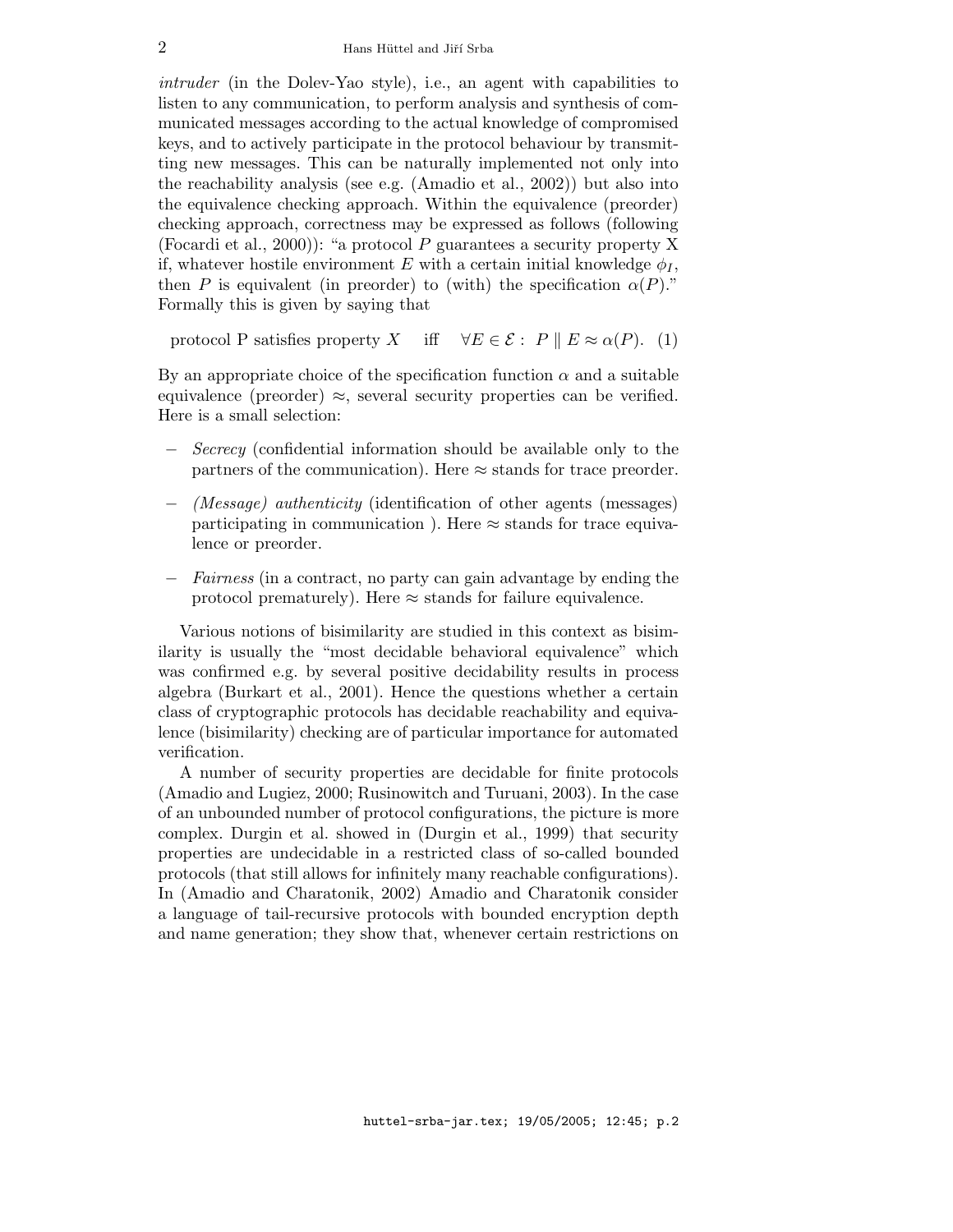decryption are violated, one can encode two-counter machines in the process language. On the other hand, Amadio, Lugiez and Vanackere show in (Amadio et al., 2002) that the reachability problem is in PTIME for a class of protocols with iteration.

In this paper we focus solely on ping-pong based behaviours of recursive and replicative protocols (perhaps the simplest behaviour of all studied calculi) in order to draw general conclusions about expressiveness and tractability of formal verification of cryptographic protocols. The class of ping-pong protocols was introduced in 1983 by Dolev and Yao (Dolev and Yao, 1983). The formalism deals with memory-less protocols which may be subjected to arbitrarily long attacks. Here, the secrecy of a finite ping-pong protocol can be decided in polynomial time. Later, Dolev, Even and Karp found a cubic-time algorithm (Dolev et al., 1982). The class of protocols studied in (Amadio et al., 2002) contains iterative ping-pong protocols and, as a consequence, secrecy properties remain polynomially decidable even in this case.

In the present paper we study recursive and replicative extensions of ping-pong protocols. In (Hüttel and Srba, 2004) we showed that the recursive extension of the calculus is Turing powerful, however, the nondeterministic choice operator appeared to be essential in the construction. The question whether the calculus is Turing powerful even without any explicit way to define nondeterministic processes was left open. Here we present a different reduction from multi-stack automata and strengthen the undecidability results to hold even for protocols without nondeterministic choice. We prove, in particular, that both reachability and equivalence checking for all equivalences and preorders between trace equivalence/preorder and isomorphism of labelled transition systems (which includes all equivalences and preorders from van Glabbeek's spectrum (van Glabbeek, 2001)) become undecidable. These results are of general importance because they prove the impossibility of automated verification for essentially all recursive cryptographic protocols capable of at least the ping-pong behaviour. We also show that under the assumption that only two parties participate in the protocol, the reachability problem becomes decidable in polynomial time.

In the initial study from (Hüttel and Srba, 2004), the question of active attacks on the protocol was not dealt with. We shall demonstrate that a complete notion of the active intruder (including analysis and synthesis of messages in the sense of Amadio, Lugiez and Vanackère (Amadio et al., 2002)) can be explicitly encoded into our formalism in order to analyze general properties like in the scheme (1).

Finally, we study a replicative variant of the calculus. Surprisingly, such a calculus becomes decidable, at least with regard to the reachabil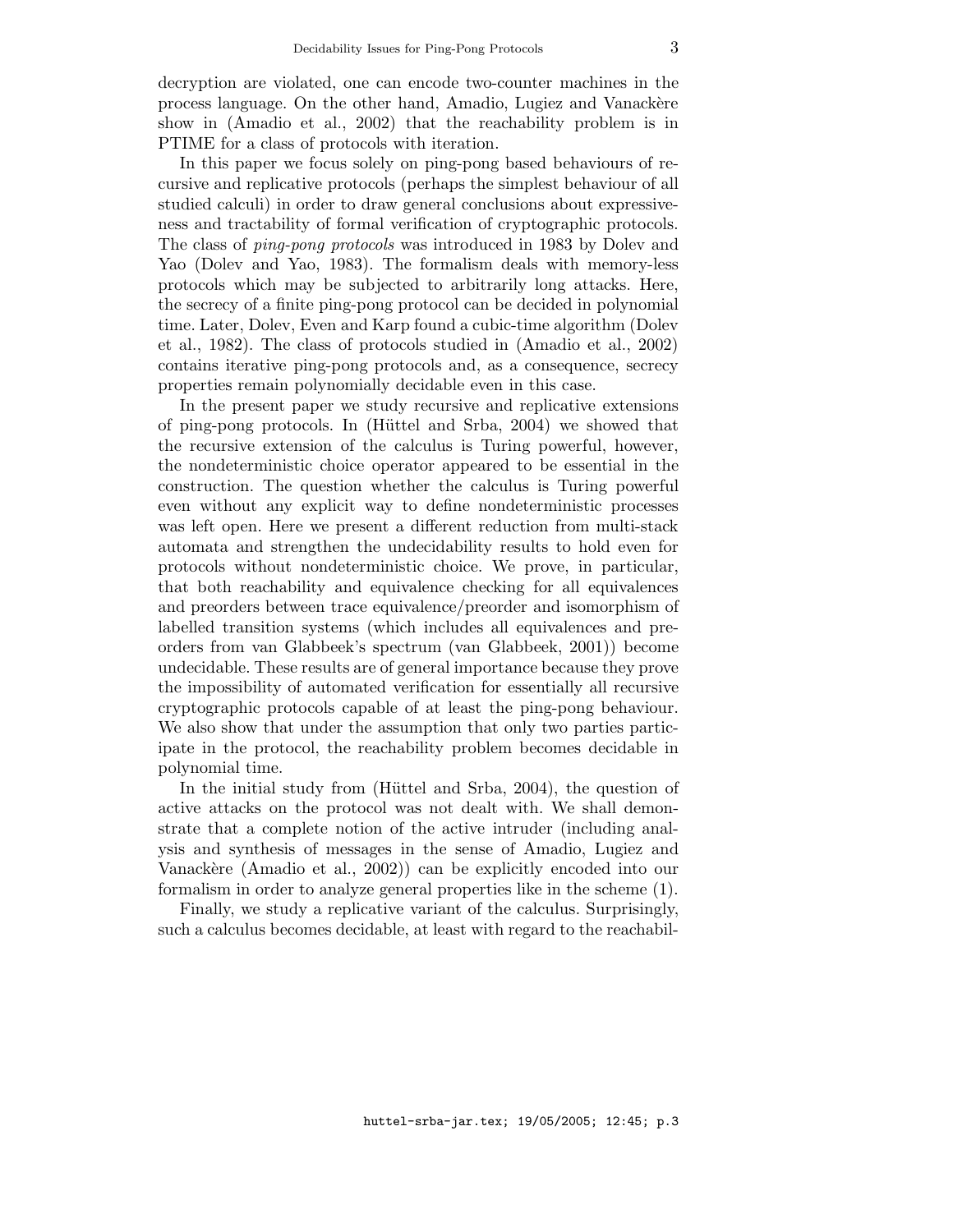ity analysis. We use a very recent result from process algebra (decidability of reachability for weak process rewrite systems by Křetínský, Rehák and Strejček (Křetínský et al., 2004)) in order to derive the result. Our positive result for the replicative calculus is a formal confirmation of the general trend of using replication instead of recursion in process calculi for cryptographic protocols and explains why recursion is hardly ever considered in this setting.

This paper is a revised and unified version of (Hüttel and Srba, 2004) and (Hüttel and Srba,  $2005$ ).

#### 2. Basic definitions

#### 2.1. Labelled transition systems with label abstraction

In order to provide a uniform framework for our study of ping-pong protocols, we define their semantics by means of labelled transition systems. A labelled transition system (LTS) is a triple  $\mathcal{T} = (S, \mathcal{A}ct, \longrightarrow)$ where  $S$  is a set of *states* (or *processes*),  $\mathcal{A}ct$  is a set of *labels* (or actions), and  $\longrightarrow \subseteq S \times \mathcal{A}ct \times S$  is a transition relation, written  $\alpha \stackrel{a}{\longrightarrow} \beta$ , for  $(\alpha, a, \beta) \in \longrightarrow$ . As usual we extend the transition relation to the elements of  $\mathcal{A}ct^*$ . We also write  $\alpha \longrightarrow^* \beta$ , whenever  $\alpha \stackrel{w}{\longrightarrow} \beta$  for some  $w \in \mathcal{A}ct^*$ .

The idea is that the states represent global configurations of a given protocol and the transitions describe the information flow. Labels on the transitions moreover represent the messages (both plain-text and cipher-text) which are being communicated during the state changes.

*Remark 1.* In (Hüttel and Srba, 2004) the semantics of ping-pong protocols is given in terms of transition systems with knowledge, i.e., unlabelled transition systems where each state it assigned its knowledge, represented as a subset of a certain set of all possible knowledge values. By standard techniques such a knowledge-based semantics can be translated to labelled transition systems and the studied verification properties (reachability, equivalence checking, etc.) are preserved. For example a state A with two knowledge values  $p_1$  and  $p_2$  can be transformed to a labelled transition system where the values  $p_1$  and  $p_1$ are represented as self-loops in state A which are visible under special actions  $p_1$  and  $p_2$ . A fresh action a is used to represent the change of the state (the unlabelled transitions in the original knowledge-based semantics).

The explicit possibility to observe the full content of messages is sometimes not very realistic; it means that an external observer of such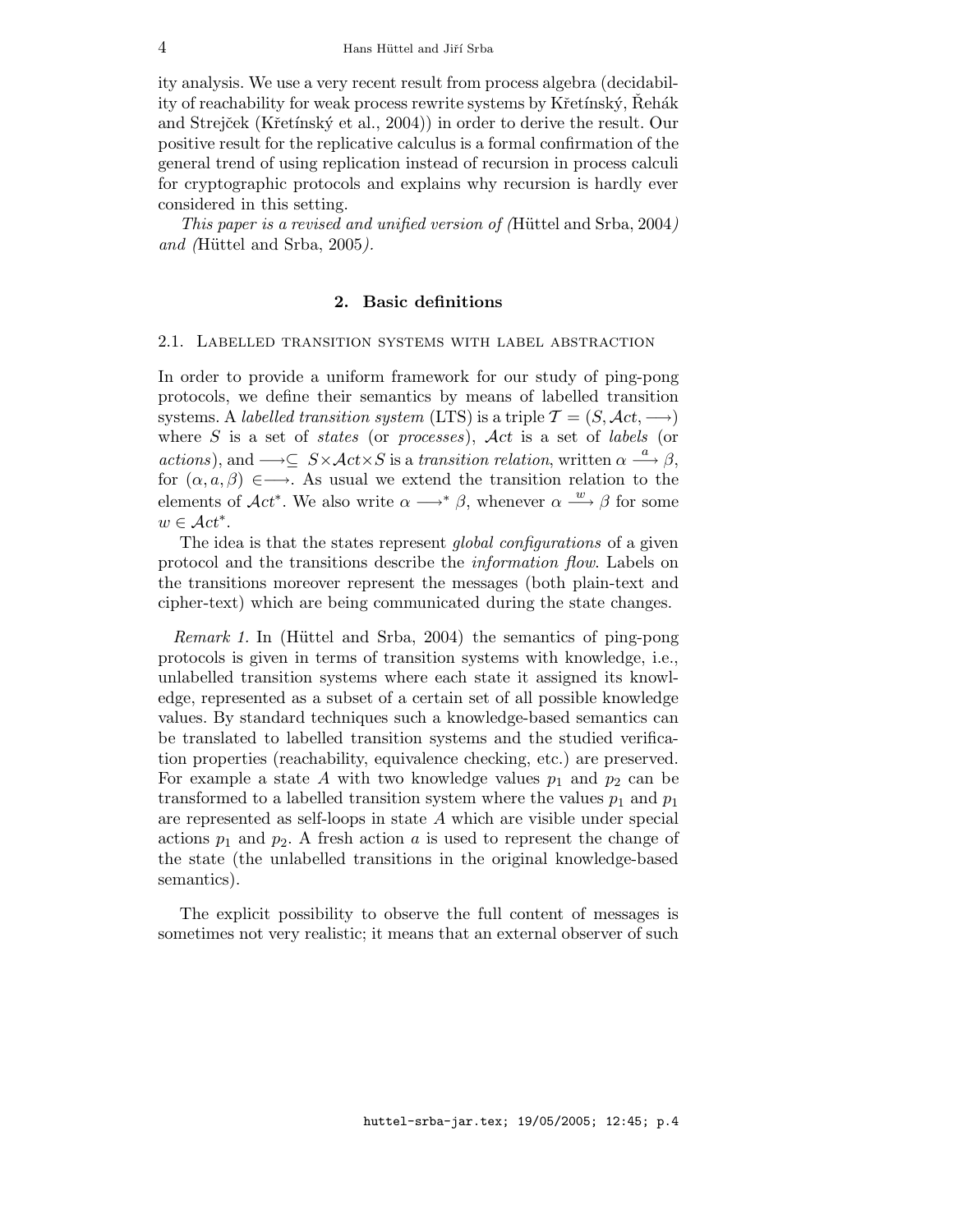a system can e.g. distinguish between two different messages encrypted by the same encryption key, without the actual knowledge of the key.

In order to restrict capabilities of the observer we introduce a so called *label abstraction function*  $\phi : \mathcal{A}ct \mapsto \mathcal{A}ct$ . Given a LTS  $\mathcal{T} =$  $(S, \mathcal{A}ct, \longrightarrow_{\mathcal{T}})$  and a label abstraction function  $\phi$  we define a new LTS  $\mathcal{T}_{\phi} \stackrel{\text{def}}{=} (S, \mathcal{A}ct, \longrightarrow_{\mathcal{T}_{\phi}})$  where  $\alpha \stackrel{\phi(a)}{\longrightarrow}_{\mathcal{T}_{\phi}} \beta$  iff  $\alpha \stackrel{a}{\longrightarrow}_{\mathcal{T}} \beta$  for all  $\alpha, \beta \in S$  and  $a \in \mathcal{A}$ ct. We call  $\mathcal{T}_{\phi}$  a labelled transition system with label abstraction.

Let us now focus on the messages (actions). Assume a given set of encryption keys  $K$ . The set of all messages over  $K$  is given by the following abstract syntax

$$
m \ ::= \ k \ | \ k \cdot m
$$

where k ranges over K. Hence every element of the set K is a (plain-text) *message* and if m is a message then  $k \cdot m$  is a *(cipher-text)* message (meaning that the message m is encrypted by the key  $k$ ). Given a message  $k_1 \cdot k_2 \cdots k_n$  over K we usually write it only as a word  $k_1 k_2 \cdots k_n$ from  $K^*$ . Note that  $k_n$  is the plain-text part of the message and the outermost encryption key is always on the left  $(k_1$  in our case). In what follows we shall identify the set of messages and  $\mathcal{K}^*$ , and we denote the extra element of  $K^*$  consisting of the empty sequence of keys by  $\epsilon$ .

Example 1. Let us consider a labelled transition system

$$
\mathcal{T} \stackrel{\text{def}}{=} (S, \mathcal{A}ct, \longrightarrow)
$$

where  $S \stackrel{\text{def}}{=} \{A, B, C\}$ ,  $\mathcal{A}ct \stackrel{\text{def}}{=} \mathcal{K}^*$  for a given set of keys  $\mathcal{K} = \{k_1, k_2, \lambda\}$ and  $\longrightarrow$  is given by the following picture.

$$
A \xrightarrow{k_1 k_2} B \xrightarrow{k_2} C
$$

The protocol computation starts in the state A and is very simple. First a plain-text  $k_2$  encrypted by the encryption key  $k_1$  is communicated to the process B, which decrypts the message and sends out the plaintext  $k_2$ . Let us now assume a label abstraction function  $\phi$  defined by  $\phi(k) = k$  if  $k \in \mathcal{K}$  and  $\phi(m) = \lambda$  otherwise. The labelled transition system  $T_{\phi}$  with label abstraction function  $\phi$  now looks as follows.

$$
A \xrightarrow{\lambda} B \xrightarrow{k_2} C
$$

This translates to the fact that the external observer is not allowed to see the content of encrypted messages (the action  $\lambda$  is used instead) and only plain-text messages can be recognized.  $\square$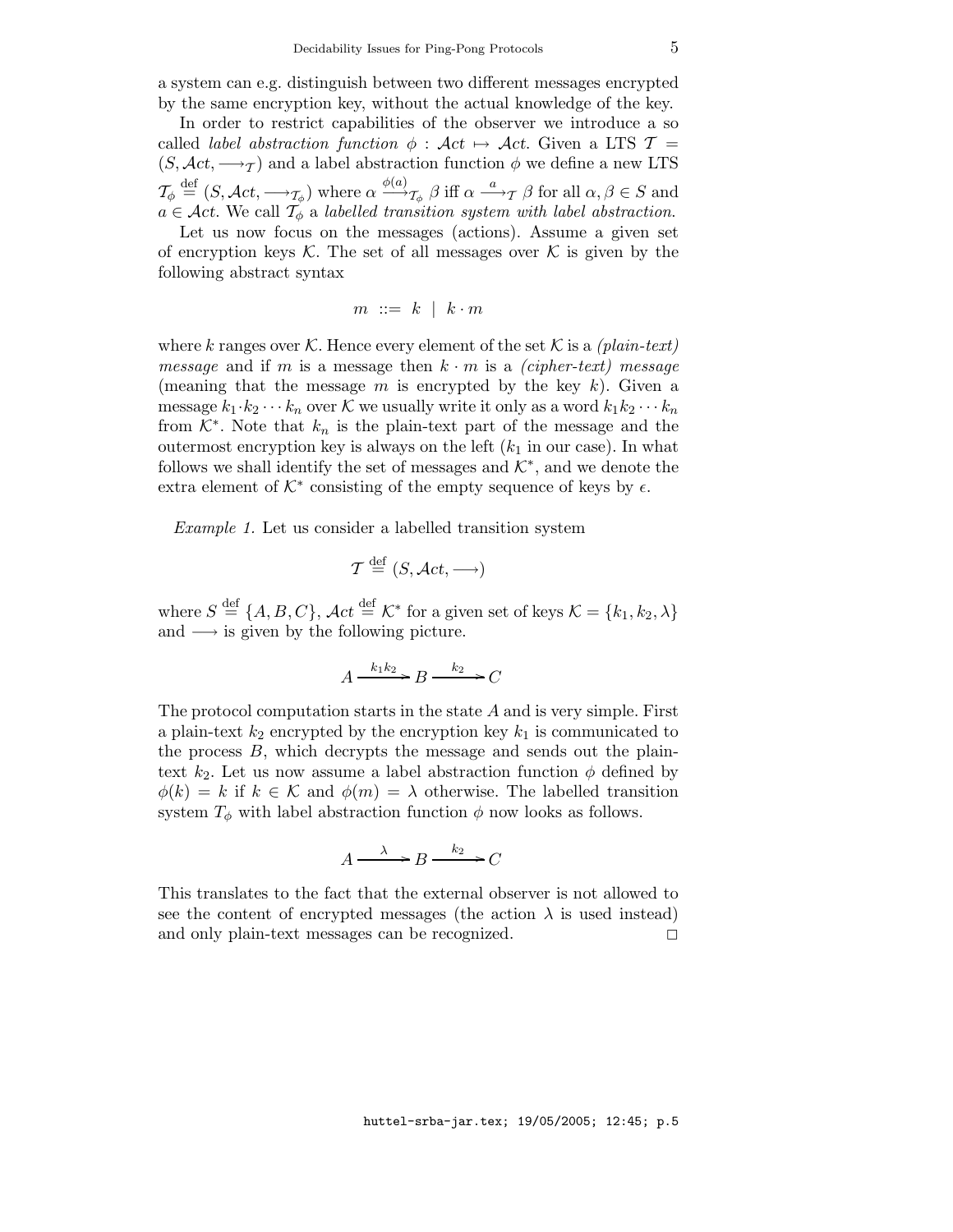The level of abstraction we may select depends on the particular studied property we are interested in and it directly corresponds to the specification function  $\alpha$  from (1). Nevertheless, it seems reasonable to require at least the possibility to distinguish between plain-text and cipher-text messages. We say that a label abstraction function  $\phi$  is *reasonable* iff  $\phi(k) \neq \phi(k'w)$  for all  $k, k' \in \mathcal{K}$  and  $w \in \mathcal{K}^+$ .

#### 2.2. A calculus of recursive ping-pong protocols

We shall now define a calculus which captures exactly the class of pingpong protocols by Dolev and Yao (Dolev and Yao, 1983) extended (in a straightforward manner) with recursive definitions.

Let  $K$  be a set of encryption keys. A *specification* of a recursive ping-pong is a finite set of process definitions  $\Delta$  such that for every process constant P (from a given set Const) the set  $\Delta$  contains exactly one process definition of the form

$$
P \stackrel{\text{def}}{=} \sum_{i_1 \in I_1} v_{i_1} \triangleright \overline{.w_{i_1} \triangleright . P_{i_1}} + \sum_{i_2 \in I_2} v_{i_2} \cdot P_{i_2} + \sum_{i_3 \in I_3} \overline{w_{i_3}} \cdot P_{i_3}
$$

where  $I_1$ ,  $I_2$  and  $I_3$  are finite sets of indices such that  $I_1 \cup I_2 \cup I_3 \neq \emptyset$ , and  $v_{i_1}, v_{i_2}, w_{i_1}$  and  $w_{i_3}$  are messages (belong to  $\mathcal{K}^*$ ) for all  $i_1 \in I_1$ ,  $i_2 \in I_2$  and  $i_3 \in I_3$ , and  $P_i \in \mathcal{C}$ onst  $\cup \{0\}$  for all  $i \in I_1 \cup I_2 \cup I_3$ such that  $\mathbf{0}$  is a special constant called the *empty process*. We moreover require that  $v_{i_2}$  and  $w_{i_3}$  for all  $i_2 \in I_2$  and  $i_3 \in I_3$  are different from the empty message  $\epsilon$ . (Observe that any specification  $\Delta$  contains only finitely many keys.)

Summands continuing in the empty process constant 0 will be written without the 0 symbol and process definitions will often be written in their unfolded form using the *nondeterministic choice operator*  $+$ . An example of a process definition is e.g.

$$
P \stackrel{\text{def}}{=} k_1 \triangleright \overline{k_2 \triangleright} P_1 + k_1 \triangleright \overline{k_3 \triangleright} + k_1 k_2 P_1 + \overline{k_1 k_1} + \overline{k_1 k_2} P_2.
$$

The intuition is that each summand of the form  $v_{i_1} \triangleright \overline{w_{i_1} \triangleright P_{i_1}}$ can receive a message encrypted by a sequence  $v_{i_1}$  of outermost keys, decrypt the message using these keys, send it out encrypted by the sequence of keys  $w_{i_1}$ , and finally behave as the process constant  $P_{i_1}$ . The symbol  $\triangleright$  stands for the rest of the message after decrypting it with the key sequence  $v_{i_1}$ . This describes a standard ping-pong behaviour of the process.

In addition to this we may have summands of the forms  $v_{i_2}$ .  $P_{i_2}$  and  $\overline{w_{i3}}. P_{i3}$ , meaning simply that a message is received and forgotten or unconditionally transmitted, respectively. This is a small addition to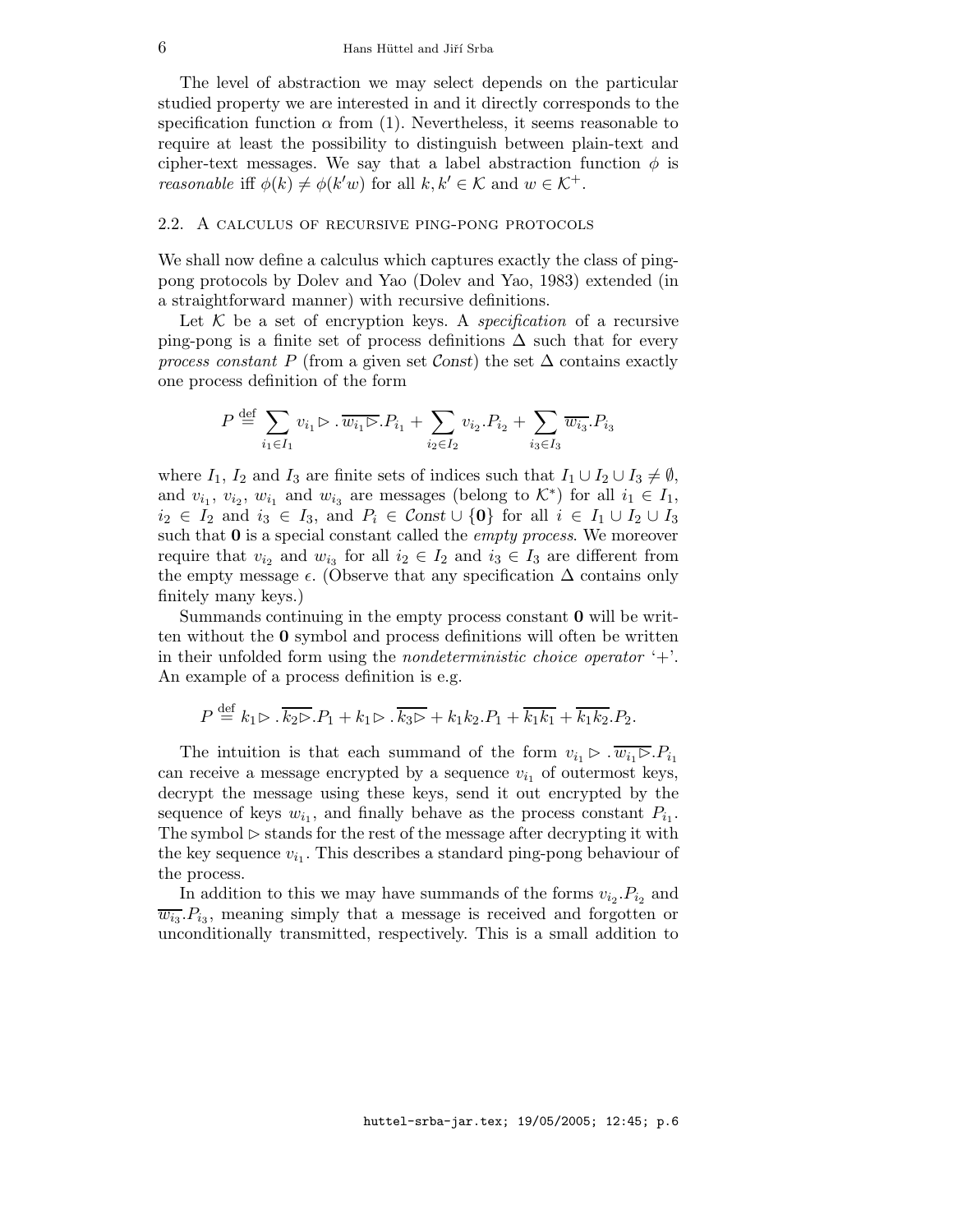the calculus we presented in (Hüttel and Srba, 2004) in order to allow for discarding of old messages and generation of new messages. These two features were not available in the earlier version of the calculus but they appear to be technically convenient when modeling an explicit intruder and for strengthening the positive decidability results in Section 5. Nevertheless, the undecidability results presented in Section 3.1 are valid even without this extension since only the standard pingpong behaviour is used in the constructions. A feature very similar to the forgetful input operation can be also found in (Amadio et al., 2002).

A configuration of a ping-pong protocol specification  $\Delta$  is a parallel composition of process constants, possibly preceded by output messages. Formally the set Conf of configurations is given by the following abstract syntax

$$
C ::= \begin{array}{c|c|c|c|c} \hline \textbf{0} & P & P & \overline{w}.P & C & C \end{array}
$$

where 0 is the empty configuration,  $P \in \mathcal{C}$  on  $\{0\}$  ranges over process constants including the empty process,  $w \in \mathcal{K}^*$  ranges over the set of messages, and '||' is the operator of parallel composition.

We introduce a structural congruence relation  $\equiv$  which identifies configurations that represent the same state of the protocol. The relation  $\equiv$  is defined as the least congruence over configurations ( $\equiv$  $\subseteq$ Conf $\times$ Conf) such that  $(Conf, \parallel, 0)$  is a commutative monoid and  $\overline{\epsilon} \cdot P \equiv P$ for all  $P \in \mathcal{C}$  onst. In what follows we shall identify configurations up to structural congruence.

Remark 2. We let  $\overline{\epsilon}P \equiv P$  because the empty message should never be communicated. This means that when a prefix like  $k\triangleright \cdot \triangleright P$  receives a plain-text message k and tries to output  $\overline{\epsilon}$ . P, it simply continues as the process P.

We shall now define the semantics of ping-pong protocols in terms of labelled transition systems. We define a set  $\mathcal{C} \text{onf}_S \subseteq \mathcal{C} \text{onf}$  consisting of all configurations that do not contain the operator of parallel composition and call these simple configurations. We also define two sets  $In(C, m), Out(C, m) \subseteq Conf_S$  for all  $C \in Conf_S$  and  $m \in \mathcal{K}^+$ . The intuition is that  $In(C, m)$  ( $Out(C, m)$ ) contains all configurations which can be reached from the simple configuration  $C$  after receiving (resp. outputting) the message  $m$  from (to) the environment. Formally,  $In(C, m)$  and  $Out(C, m)$  are the smallest sets which satisfy:

- $Q \in In(P, m)$  whenever  $P \in \mathcal{C}$  and  $m.Q$  is a summand of P
- $-\overline{w\alpha}.Q \in In(P,m)$  whenever  $P \in \mathcal{C}$  and  $v \triangleright \overline{w\triangleright}.Q$  is a summand of P such that  $m = v\alpha$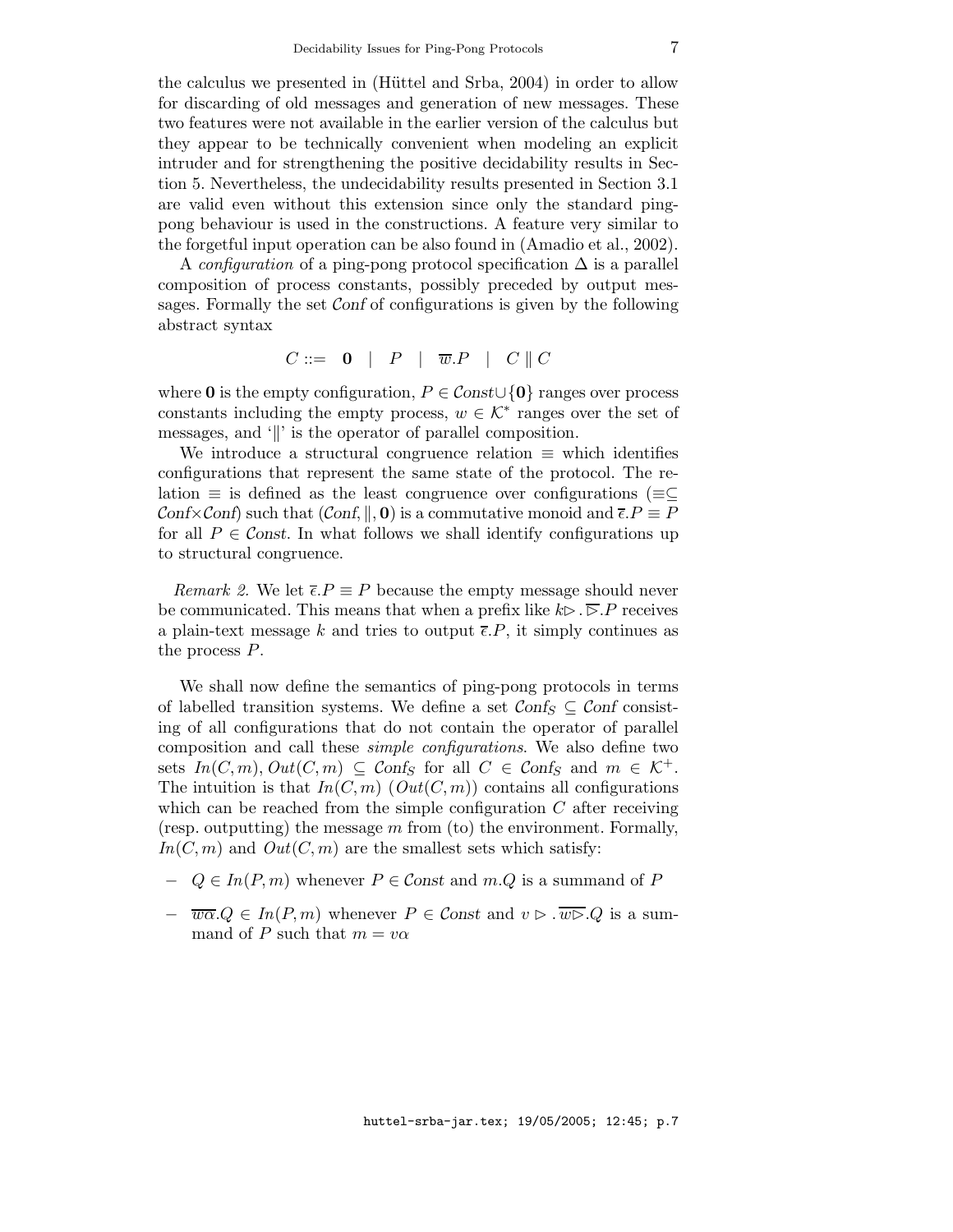$-P \in Out(\overline{m}.P,m)$  whenever  $P \in Const \cup \{0\}$ 

 $-Q \in Out(P,m)$  whenever  $P \in Const$  and  $\overline{m}.Q$  is a summand of P.

A given protocol specification ∆ determines a labelled transition system  $T(\Delta) \stackrel{\text{def}}{=} (S, \mathcal{A}ct, \longrightarrow)$  where the states are configurations of the protocol modulo the structural congruence  $(S \stackrel{\text{def}}{=} \mathcal{C}\text{onf}/\equiv),$  the set of labels (actions) is the set of messages that can be communicated between the agents of the protocol ( $\mathcal{A}ct \stackrel{\text{def}}{=} \mathcal{K}^+$ ), and the transition relation  $\longrightarrow$ is given by the following SOS rule (recall that  $\Vert$ ) is commutative).

$$
\frac{m \in \mathcal{K}^+ \quad C_1, C_2 \in \mathcal{C} \text{on} f_S \quad C_1' \in \mathcal{O}ut(C_1, m) \quad C_2' \in In(C_2, m)}{C_1 \parallel C_2 \parallel C \stackrel{m}{\longrightarrow} C_1' \parallel C_2' \parallel C}
$$

This means that (in the context  $C$ ) two simple configurations (agents)  $C_1$  and  $C_2$  can communicate a message m in such a way that  $C_1$  outputs m and becomes  $C'_1$  while  $C_2$  receives the message m and becomes  $C'_2$ .

Example 2. Let us consider a protocol specification  $\Delta$ .

$$
P \stackrel{\text{def}}{=} \overline{k}.P + k \triangleright \overline{k} \overline{k} \triangleright P + k.Q \qquad Q \stackrel{\text{def}}{=} k.P
$$

A fragment of the labelled transition system reachable from the initial configuration  $P \parallel P$  looks as follows.

$$
P \parallel P \xrightarrow{k} P \parallel \overline{kk}.P \xrightarrow{k} P \parallel \overline{kk}.P \xrightarrow{kkk} \cdots
$$
  
\n
$$
k \qquad \qquad k
$$
  
\n
$$
P \parallel Q \qquad \qquad
$$

#### 2.3. Reachability and behavioural equivalences

One of the problems that is usually studied is that of *reachability* analysis: given two configurations  $C_1, C_2 \in \mathcal{C}$  on we ask whether  $C_2$ is reachable from  $C_1$ , i.e., if  $C_1 \longrightarrow^* C_2$ . In this case the set of labels is irrelevant.

As the semantics of our calculus is given in terms of labelled transition systems (together with an appropriate label abstraction function), we can also study the equivalence checking problems. Given some behavioural equivalence or preorder  $\leftrightarrow$  from van Glabbeek's spectrum (van Glabbeek, 2001) (e.g. strong bisimilarity or trace, failure and

huttel-srba-jar.tex; 19/05/2005; 12:45; p.8

 $\Box$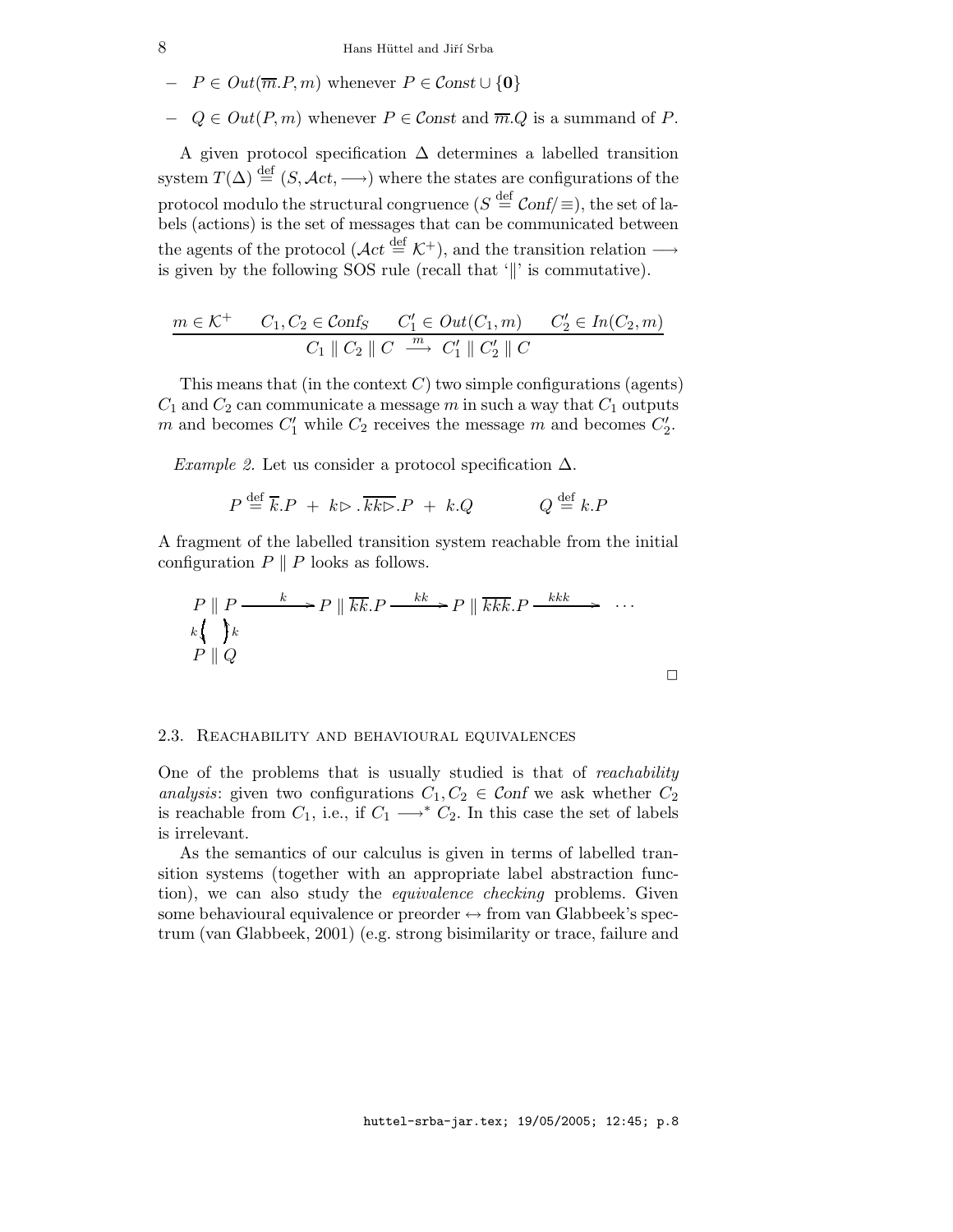simulation equivalences/preorders just to mention a few) and two configurations  $C_1, C_2 \in \mathcal{C}$  on f of a protocol specification  $\Delta$ , the question is to decide whether  $C_1$  and  $C_2$  are  $\leftrightarrow$ -equivalent (or  $\leftrightarrow$ -preorder related) in  $T(\Delta)$ , i.e., whether  $C_1 \leftrightarrow C_2$ .

### 3. Decidability Issues

In this section we shall discuss decidability questions for recursive pingpong protocols. First we demonstrate a negative result for protocols with arbitrary many participants and then we show that reachability is decidable in polynomial time if we restrict ourself to protocols where only two parties are involved.

#### 3.1. Recursive ping-pong protocols without explicit choice

In what follows we strengthen the undecidability result from (Hüttel and Srba, 2004) and show that the reachability and equivalence checking problems are undecidable for ping-pong protocols without an explicit operator of nondeterminism and using classical ping-pong behaviour only, i.e., for protocols without any occurrence of the choice operator '+' and where every defining equation is of the form  $P \stackrel{\text{def}}{=}$  $v \triangleright \overline{w \triangleright} . P'$  such that  $P' \in \mathcal{C}$  onst.

Remark 3. Note that every process constant is allowed to have exactly one defining equation, however, no constraints are imposed on the communication behaviour of the parallel components.

We moreover show that the negative results apply to all behavioural equivalences and preorders between trace equivalence/preorder and isomorphism of LTS (which preserves labelling) with regard to all reasonable label abstraction functions as defined in Section 2.

These results are achieved by showing that recursive ping-pong protocols can step-by-step simulate a Turing powerful computational device, in our case a computational model called multi-stack machines.

A multi-stack machine R with  $\ell$  stacks  $(\ell \geq 1)$  is a triple  $R =$  $(Q, \Gamma, \longrightarrow)$  where Q is a finite set of *control-states*,  $\Gamma$  is a finite stack alphabet such that  $Q \cap \Gamma = \emptyset$ , and  $\longrightarrow \subseteq Q \times \Gamma \times Q \times \Gamma^*$  is a finite set of transition rules, written  $pX \longrightarrow q\alpha$  for  $(p, X, q, \alpha) \in \longrightarrow$ .

A configuration of a multi-stack machine R is an element from  $Q \times$  $(\Gamma^*)^{\ell}$ . We assume a given initial configuration  $(q_0, w_1, \ldots, w_{\ell})$  where  $q_0 \in Q$  and  $w_i \in \Gamma^*$  for all  $i, 1 \leq i \leq \ell$ . If some of the stacks  $w_i$  are empty, we denote them by  $\epsilon$ .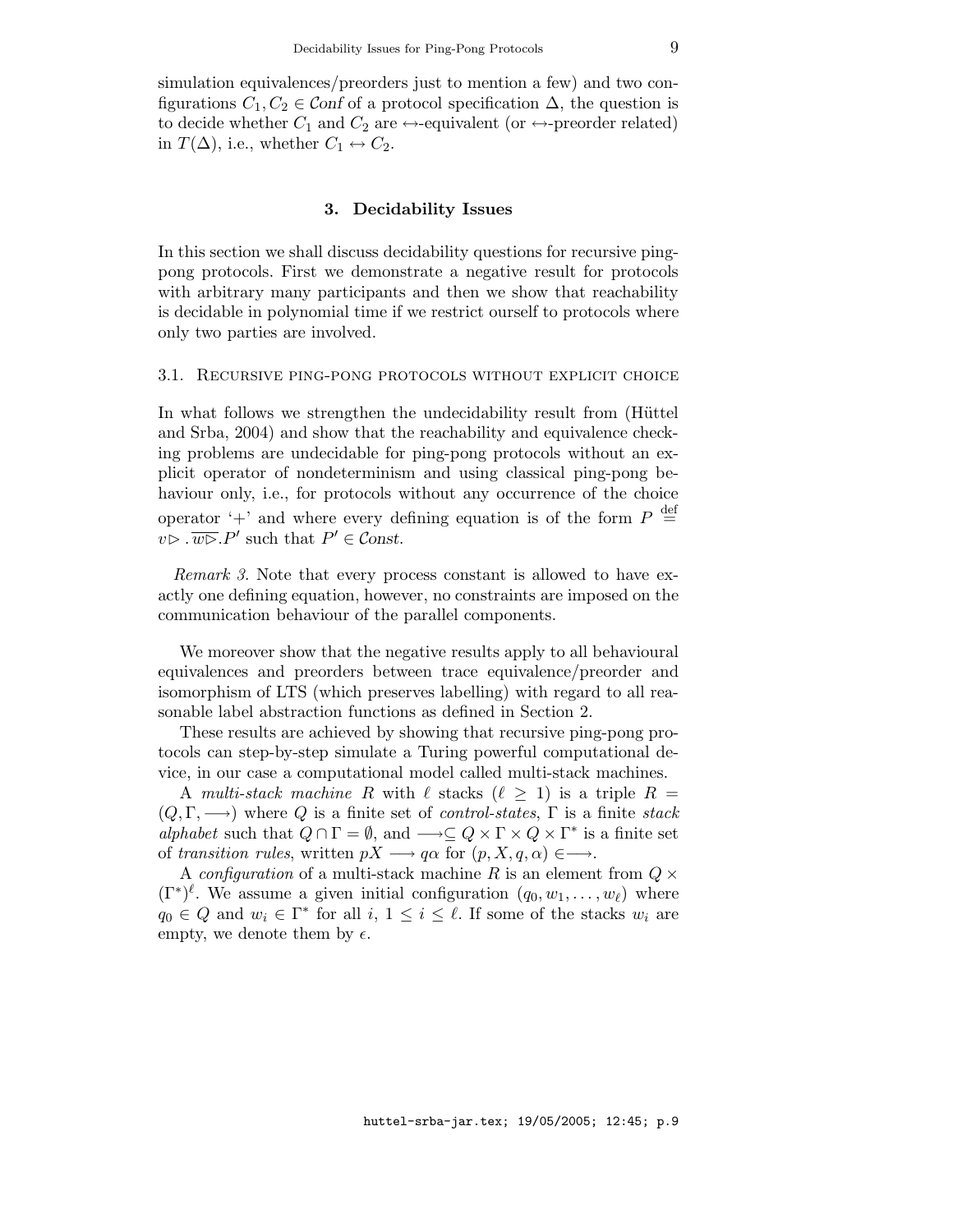A computational step is defined such that whenever there is a transition rule  $pX \longrightarrow q\alpha$  then a configuration which is in the control-state  $p$  and has  $X$  on top of the i'th stack (the tops of the stacks are on the left) can perform the following transition:

$$
(p, w_1, \ldots, Xw_i, \ldots, w_\ell) \longrightarrow (q, w_1, \ldots, \alpha w_i, \ldots, w_\ell)
$$

for all  $w_1, \ldots, w_\ell \in \Gamma^*$  and for all  $i, 1 \leq i \leq \ell$ .

It is a folklore result that multi-stack machines are Turing powerful. Hence (in particular) the following problem is easily seen to be undecidable: given an initial configuration  $(q_0, w_1, \ldots, w_\ell)$  of a multi-stack machine R, can we reach the configuration  $(h, \epsilon, \ldots, \epsilon)$  for a distinguished halting control-state  $h \in Q$  such that all stacks are empty? Without loss of generality we can even assume that a configuration in the control-state  $h$  is reachable iff all stacks are empty.

Let  $R = (Q, \Gamma, \longrightarrow)$  be a multi-stack machine. We define the following set of keys of a ping-pong specification  $\Delta: \mathcal{K} \stackrel{\text{def}}{=} Q \cup \Gamma \cup \{k_p \mid$  $p \in Q$  ∪ { $t, k_*$ }. Here t is a special key such that every communicated message is an encryption of the plain-text key  $t$ . The reason for this is that it ensures that the protocol never communicates any plain-text message. The key  $k_*$  is a special purpose locking key and it is explained later on in the construction.

We shall construct a ping-pong protocol specification  $\Delta$  as follows.

− For every transition rule  $pX \rightarrow q\alpha$  we have a process constant  $P_{pX\rightarrow q\alpha}$  with the following defining equation.

$$
P_{pX \longrightarrow q\alpha} \stackrel{\text{def}}{=} pX \triangleright \overline{k_q \alpha \triangleright} . P_{pX \longrightarrow q\alpha}
$$

− For every state  $p \in Q$  we have two process constants  $T_p$  and  $T'_p$ .

$$
T_p \stackrel{\text{def}}{=} k_p \triangleright \overline{k_* \triangleright} \cdot T'_p
$$

 $T'_p \stackrel{\text{def}}{=} k_* \rhd \overline{p} \rhd T_p$  if  $p \in Q \setminus \{h\}$ , and  $T'_h \stackrel{\text{def}}{=} h \rhd \overline{h} \rhd \overline{R'_h}$ 

Recall that  $h \in Q$  is the halting control-state.

 $-$  Finally, we define a process constant B (standing for a buffer over a fixed key  $k_*$ ).

$$
B \stackrel{\text{def}}{=} k_* \triangleright \cdot \overline{k_* \triangleright} . B
$$

In this defining equation the key  $k_{*}$  locks the content of the buffer such that it is accessible only by some  $T'_p$ .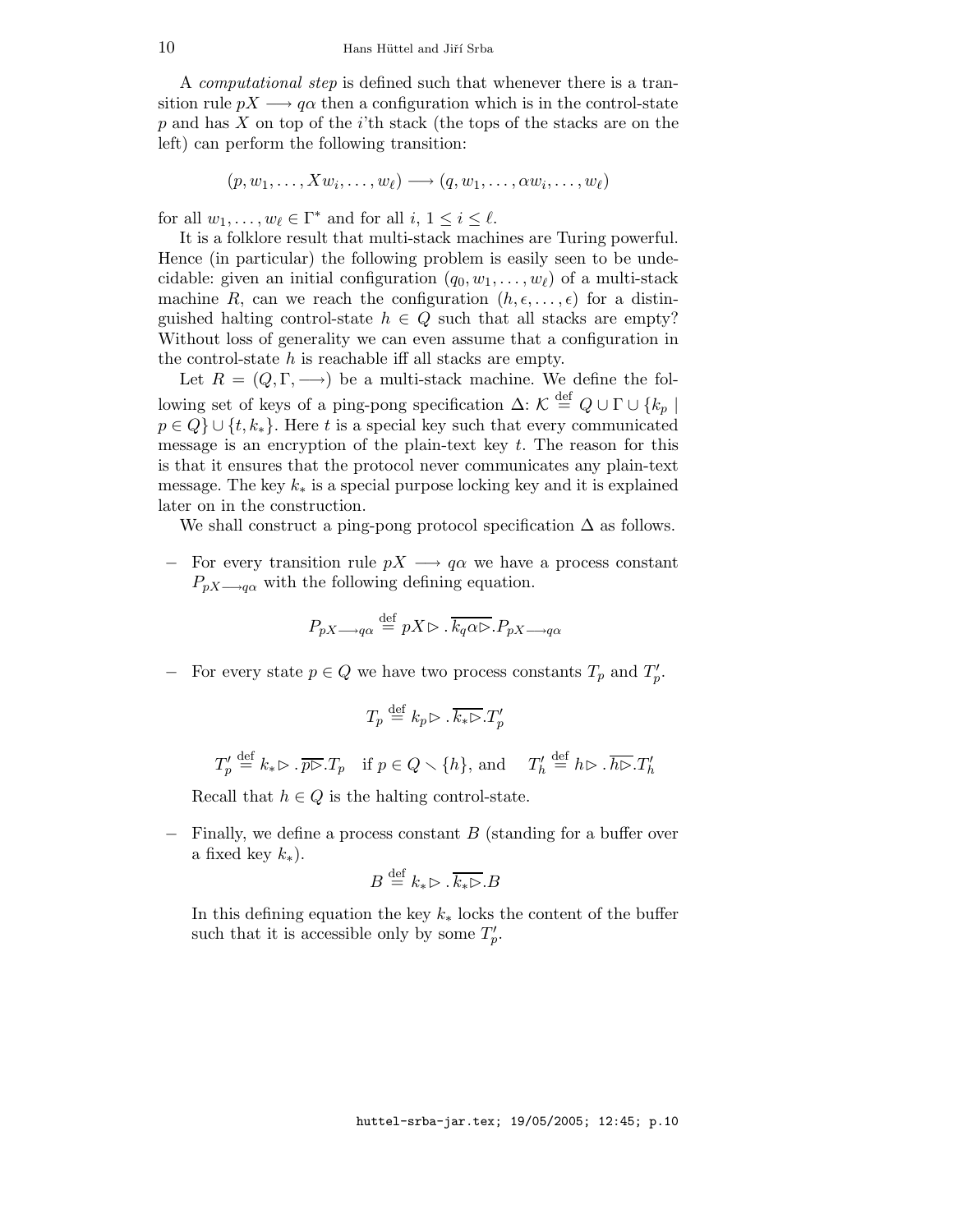Note that  $\Delta$  does not contain any choice operator '+' as required.

Let  $(q_0, w_1, \ldots, w_\ell)$  be an initial configuration of the multi-stack machine R. The corresponding initial configuration of the protocol  $\Delta$  is defined as follows (the meta-symbol Π stands for a parallel composition of the appropriate components).

$$
\left(\prod_{(r,A,s,\beta)\in\longrightarrow}P_{rA\longrightarrow s\beta}\right)\parallel\left(\prod_{p\in Q\smallsetminus\{q_0\}}T_p\right)\parallel T'_{q_0}\parallel\left(\prod_{j\in\{1,\dots,\ell\}}\overline{k_*w_jt}.B\right)(2)
$$

The following invariants will be preserved during any computational sequence starting from this initial configuration:

- − at most one  $T'_p$  for some  $p \in Q$  is present as a parallel component (the intuition is that this represents the fact that the machine R is in the control-state  $p$ , and
- − plain-text messages are never communicated.

Let  $(p, w_1, \ldots, w_i, \ldots w_\ell) \longrightarrow (q, w_1, \ldots, \alpha w_i', \ldots w_\ell)$  be a computational step of R using the rule  $pX \longrightarrow q\alpha$  such that  $w_i = Xw'_i$ . This one step is simulated by a sequence of four transitions in the pingpong protocol  $\Delta$  (see Figure 3.1). In the first step one buffer is selected and unlocked (the current control-state p replaces the locking key  $k_*$ in the outermost encryption). In particular the buffer  $k_*w_it.B$  can be unlocked. No other kinds of transitions are possible in the first step. Opening of the selected buffer means that some of the process constants  $P_{rA\longrightarrow s\beta}$  become able to accept this message. In particular the process constant  $P_{pX\rightarrow q\alpha}$  can receive the message and output  $\overline{k_q \alpha w_i t}$  for further communication; the key  $k_q$  determines the control-state change. (At this stage also a communication between  $k_*w_it.B$  and B is enabled but it does not change the current state and hence it cannot contribute to a computational progress.) In the next step only  $T_q$  can receive the message  $\overline{k_q \alpha w_i t}$ , it remembers the new control-state q by becoming  $T'_q$ and offers the  $k_{*}$ -locked message for a communication with B. This last communication (when B receives back the modified buffer) ends a simulation of one computational step of R.

The following property is easy to see: if after some number of steps starting in a protocol configuration corresponding to  $(p, w_1, \ldots, w_\ell)$ we reach a first protocol configuration where  $T'_q$  appears for some  $q \in Q$  then this corresponds to one correct computational step in R. On the other hand, the computation of  $\Delta$  can get stuck after the first communication step (in case that the unlocked buffer does not enable an application of any rule  $rA \rightarrow s\beta$  or an infinite sequence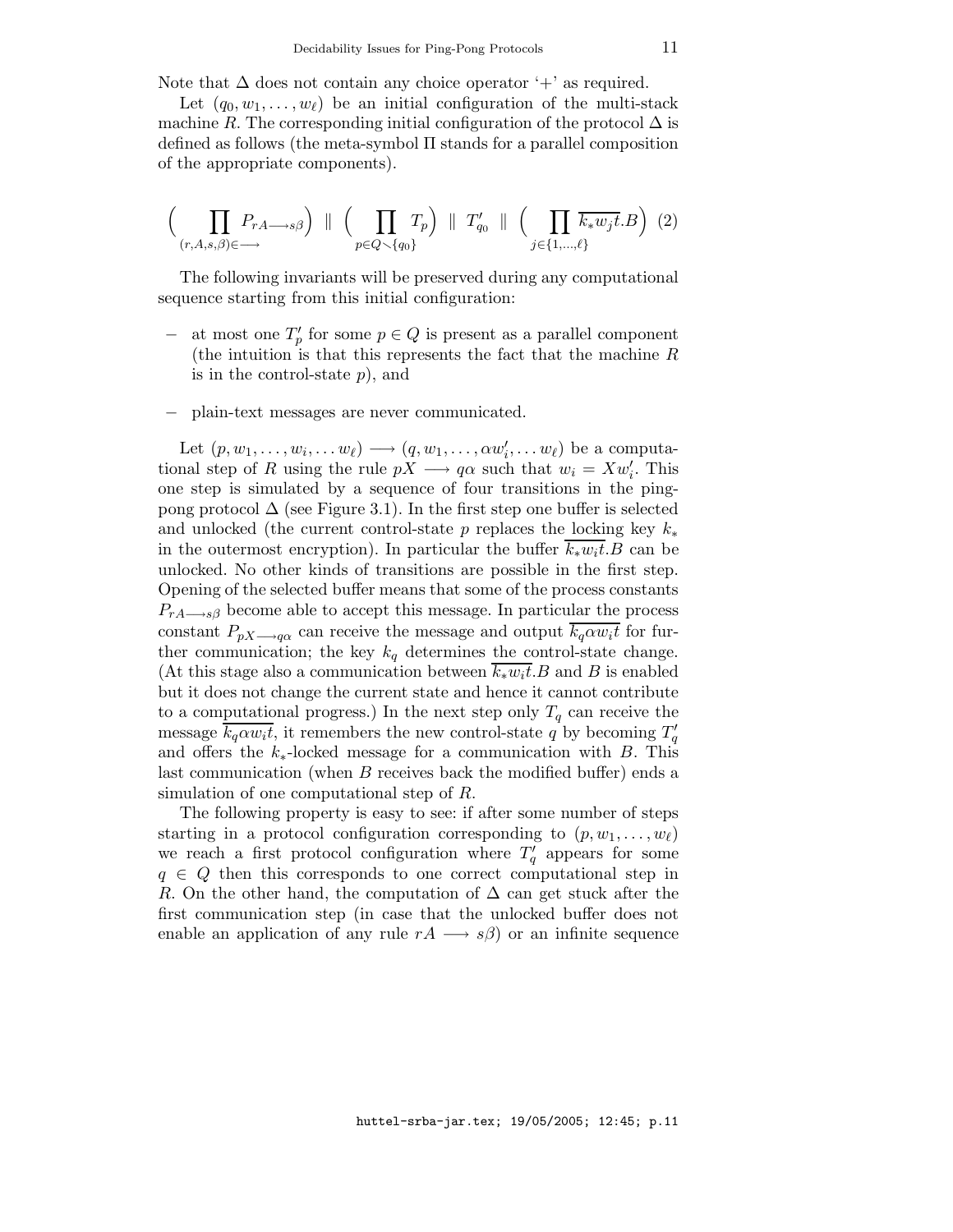$$
\left(\prod_{(r,A,s,\beta)\in\longrightarrow} P_{rA\longrightarrow s\beta}\right) \parallel \left(\prod_{r\in Q\smallsetminus\{p\}} T_r\right) \parallel T'_p \parallel \left(\prod_{j\in\{1,\ldots,\ell\}} \overline{k_*w_jt}.B\right)
$$
\n
$$
\downarrow k_*w_it
$$
\n
$$
\left(\prod_{(r,A,s,\beta)\in\longrightarrow} P_{rA\longrightarrow s\beta}\right) \parallel \left(\prod_{r\in Q\smallsetminus\{p\}} T_r\right) \parallel \overline{pw_it}.T_p \parallel
$$
\n
$$
\left(\prod_{j\in\{1,\ldots,\ell\},j\neq i} \overline{k_*w_jt}.B\right) \parallel B
$$
\n
$$
\left(\prod_{(r,A,s,\beta)\in\longrightarrow\{(p,X,q,\alpha)\}} P_{rA\longrightarrow s\beta}\right) \parallel \overline{k_q\alpha w_i't}.P_pX\longrightarrow q\alpha \parallel \left(\prod_{r\in Q} T_r\right) \parallel
$$
\n
$$
\left(\prod_{j\in\{1,\ldots,\ell\},j\neq i} \overline{k_*w_jt}.B\right) \parallel B
$$
\n
$$
\downarrow k_q\alpha w_i't
$$
\n
$$
\left(\prod_{(r,A,s,\beta)\in\longrightarrow} P_{rA\longrightarrow s\beta}\right) \parallel \left(\prod_{r\in Q\smallsetminus\{q\}} T_r\right) \parallel \overline{k_*\alpha w_i't}.T'_q \parallel
$$
\n
$$
\left(\prod_{j\in\{1,\ldots,\ell\},j\neq i} \overline{k_*w_jt}.B\right) \parallel B
$$
\n
$$
\downarrow k_*\alpha w_i't
$$
\n
$$
\left(\prod_{(r,A,s,\beta)\in\longrightarrow} P_{rA\longrightarrow s\beta}\right) \parallel \left(\prod_{r\in Q\smallsetminus\{q\}} T_r\right) \parallel T'_q \parallel
$$
\n
$$
\left(\prod_{(r,A,s,\beta)\in\longrightarrow} P_{rA\longrightarrow s\beta}\right) \parallel \left(\prod_{r\in Q\smallsetminus\{q\}} T_r\right) \parallel T'_q \parallel
$$
\n
$$
\left(\prod_{j\in\{1,\ldots,\ell\},j\neq i} \overline{k_*w_jt}.B\right) \parallel \overline{k_*\alpha w_i't}.B
$$

Figure 1. Simulation of  $(p, w_1, \ldots, w_i, \ldots w_\ell) \longrightarrow (q, w_1, \ldots, \alpha w_i', \ldots w_\ell)$  s.t.  $w_i = Xw'_i$ 

of communication steps of the form  $\overline{m}.B \parallel B \stackrel{m}{\longrightarrow} \overline{m}.B \parallel B$  is also possible.

This is formally captured in the following lemma.

Lemma 1. In the multi-stack machine  $R$  it holds that the configuration  $(q, w'_1, \ldots, w'_\ell)$  is reachable from  $(p, w_1, \ldots, w_\ell)$  if and only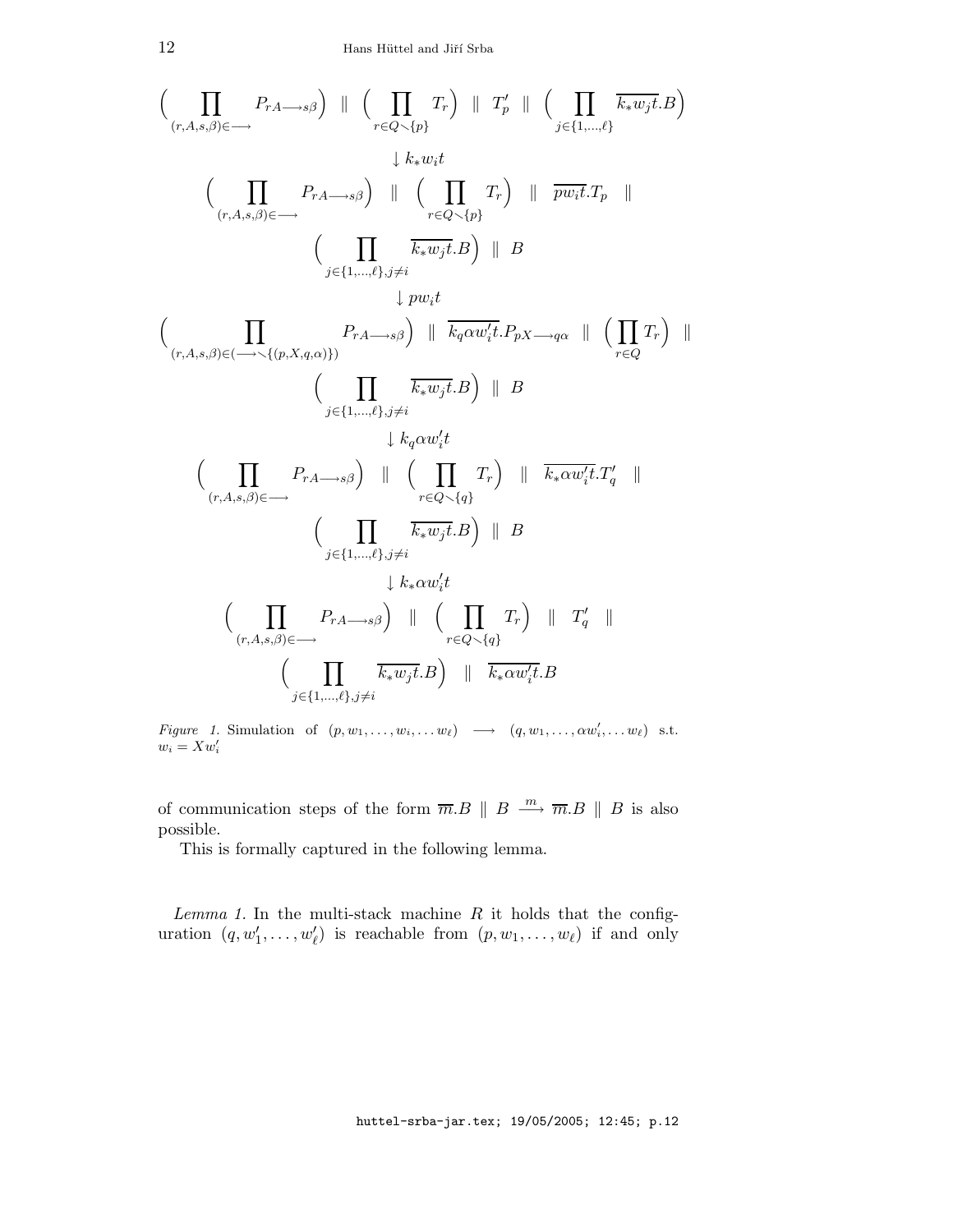if

$$
\Big(\prod_{(r,A,s,\beta)\in\longrightarrow}P_{rA\longrightarrow s\beta}\Big)\parallel\Big(\prod_{p\in Q\smallsetminus\{q\}}T_p\Big)\parallel T'_q\parallel\Big(\prod_{j\in\{1,...,\ell\}}\overline{k_*w'_jt}.B\Big)
$$

is reachable (in  $\Delta$ ) from

$$
\Big(\prod_{(r,A,s,\beta)\in\longrightarrow}P_{rA\longrightarrow s\beta}\Big)\ \parallel\ \Big(\prod_{p\in Q\smallsetminus\{p\}}T_p\Big)\ \parallel\ T'_p\ \parallel\ \Big(\prod_{j\in\{1,\ldots,\ell\}}\overline{k_*w_jt}.B\Big).
$$

The following theorems are now easily derived.

Theorem 1. The reachability problem for recursive ping-pong protocols without an explicit choice operator is undecidable.

Proof. Immediately from Lemma 1 and from the undecidability of reachability for multi-stack machines.  $\square$ 

Theorem 2. The equivalence checking problem for recursive pingpong protocols without an explicit choice operator is undecidable for any behavioral equivalence/preorder between trace equivalence/preorder and isomorphism (including all equivalences and preorders from van Glabbeek's spectrum (van Glabbeek, 2001)) and for any reasonable label abstraction function.

*Proof.* Let R be a multi-stack machine and  $\Delta$  the protocol specification constructed above with the initial configuration  $C$  as given by  $(2)$ . We consider the question whether  $C \parallel \overline{h}$  is equivalent (or in preorder) with C.

In case that the halting control-state  $h$  is not reachable from the initial configuration of  $R$ , we know from Lemma 1 that  $T'_{h}$  will never appear as a parallel component in any reachable state from  $C$ . This implies that the plain-text message  $h$  will never be communicated and hence  $C \parallel \overline{h}$  and  $C$  exhibit isomorphic behaviours under any label abstraction function.

On the other hand, if h is reachable from the initial configuration of R then because of Lemma 1 a configuration in  $\Delta$  with the parallel component  $T'_{h}$  is reachable. Such a configuration is stuck in the process on the right, however, in the process on the left the plain-text message h can be communicated between  $T'_{h}$  and the extra parallel component  $\overline{h}$ . This means that  $C \parallel \overline{h}$  and  $C$  are not even related by the trace preorder (and hence they are also not trace equivalent) because after a finite sequence of communicated messages there is a successor of the configuration  $C \parallel \overline{h}$  which can communicate the plain-text h while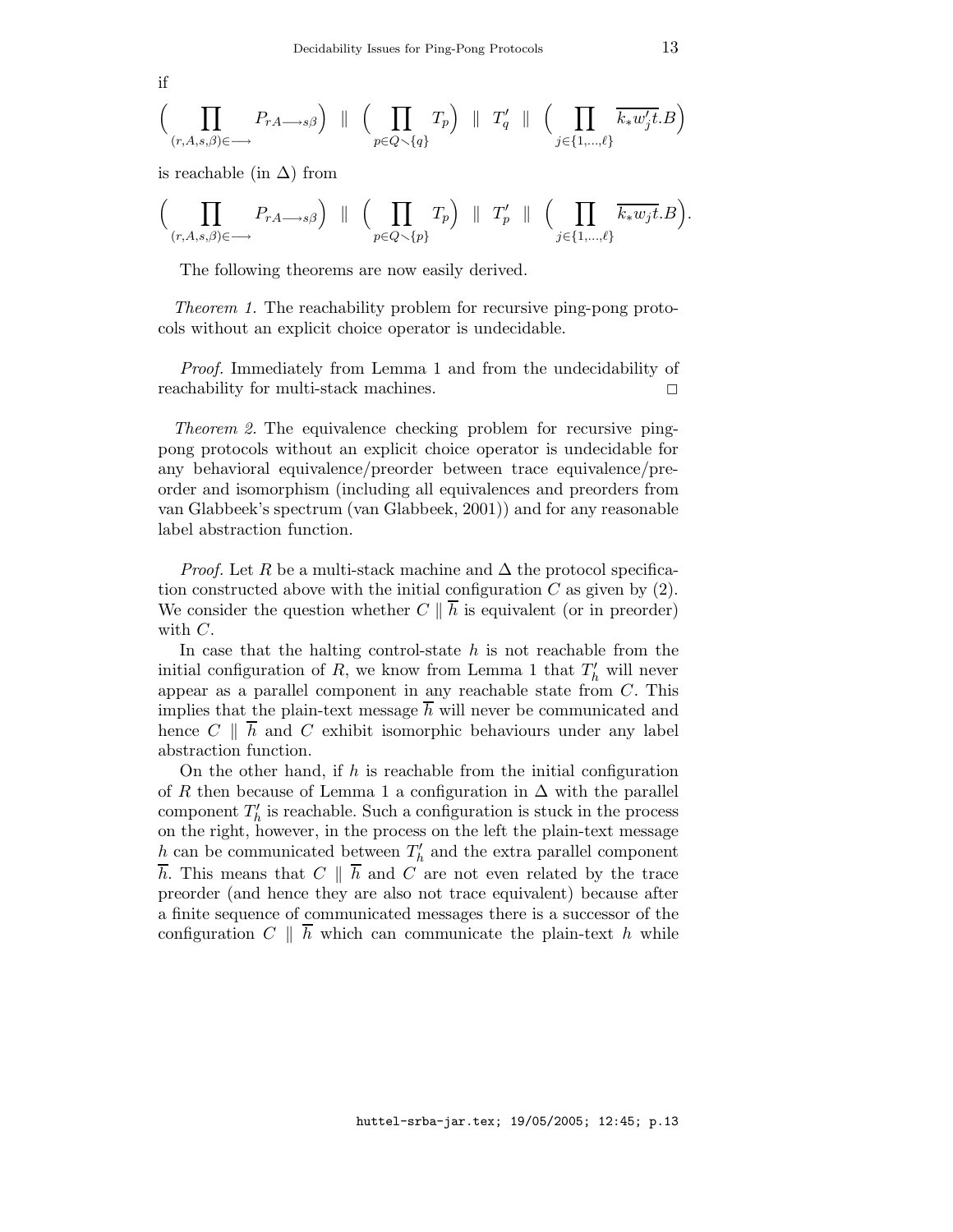(as argued before) C can only exchange cipher-text messages. As the label abstraction function  $\phi$  is reasonable, necessarily for all messages m (cipher-texts) communicated in C it is the case that  $\phi(m) \neq \phi(h)$ .

To sum up, if the machine  $R$  cannot reach the halting configuration then  $C \parallel \overline{h}$  and C are isomorphic and if R halts than  $C \parallel \overline{h}$  and C are not in trace preorder. This implies that all equivalences and preorders between trace and isomorphism are undecidable for any reasonable label abstraction function.

The arguments in the proof of Theorem 2 imply that secrecy for recursive ping-pong protocols (i.e. the question whether a plain text message is ever directly communicated among the protocol participants) is also undecidable. The claim is valid even without the presence of an active intruder.

As mentioned in the introduction, protocol properties such as secrecy, authenticity and fairness can be expressed also within the equivalence checking approach (Focardi et al., 2000; Abadi and Gordon, 1998), considering preorders and equivalences like trace preorder, trace equivalence and failure equivalence. The result of Theorem 2 implies that for recursive ping-pong protocols, none of the protocol properties in the equivalence checking setting are decidable.

## 3.2. Protocols with Two Participants

If the family of protocols we consider contains at most two participants (parallel components) in every reachable configuration, we get a class similar to that of the traditional ping-pong protocols (Dolev et al., 1982; Dolev and Yao, 1983). In fact, our class is more general in the sense that we allow for recursive definitions in the protocol specification. In the situation of at most two parallel components in any reachable configuration we may without loss of generality assume that such configurations are always of the form  $P \parallel \overline{w}.Q$  for some  $P \in \mathcal{C}$ onst,  $Q \in \mathcal{C}$ onst ∪ {0} and  $w \in \mathcal{K}^*$ . If this is not the case, the computation of such a protocol is stuck — no communication can take place. We also assume that all process definitions are of the from  $P \stackrel{\text{def}}{=} \sum_{i \in I} v_i \triangleright \overline{w_i \triangleright} . P_i$ , i.e., there are no summands of the form  $v.Q$  or  $\overline{w}.Q$  (these summands will also make the computation of the protocol get stuck as we obtain a configuration with two parallel components that both either try to input a message or output a message).

We shall now demonstrate that the class of ping-pong protocols with two participants is not Turing powerful since reachability now becomes decidable. Hence we can still hope for automatic verification of some protocol properties.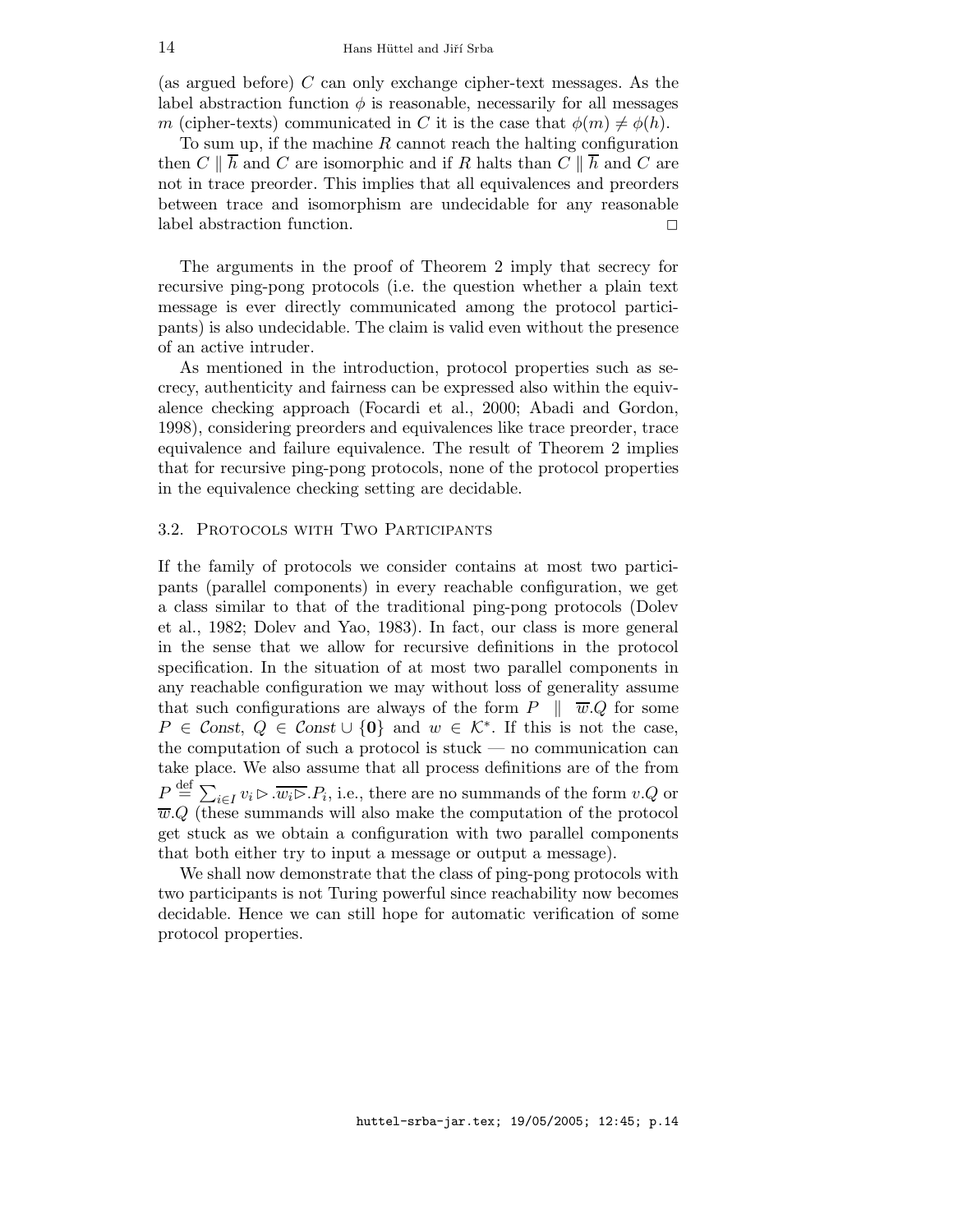Theorem 3. The reachability problem for ping-pong protocols with two participants is decidable in polynomial time.

Proof. We reduce reachability of ping-pong protocols with two participants to reachability of pushdown automata (PDA), disregarding the input alphabet (see e.g. (Büchi, 1964)). In fact, we will use a slightly more general notion of PDA where several stack symbols can be removed in one computational step.

Let  $\Delta$  be a given protocol specification and let  $P_1 \parallel \overline{w_1}.Q_1$  and  $P_2 \parallel \overline{w_2}.Q_2$  be two configurations of the protocol. We shall construct a PDA system together with two configurations  $p_1\alpha_1$  and  $p_2\alpha_2$  such that  $P_1 \parallel \overline{w_1}.Q_1 \longrightarrow^* P_2 \parallel \overline{w_2}.Q_2$  if and only if  $p_1\alpha_1 \longrightarrow^* p_2\alpha_2$ .

The set of control states of the PDA automaton is  $\{(P,Q) \mid P,Q \in$  $\text{Const}\cup\{0\}\}\$ and the stack alphabet is equal to the set of the encryption keys  $K$ . We have now a natural correspondence between configurations of the protocol and those of the PDA system. A protocol configuration P  $\parallel \overline{w}.Q$  corresponds to a PDA configuration  $(P,Q)w$  such that  $(P,Q)$  is the control state (its second component is always the one that has an output prefix) and  $w$  is the stack content (top is on the left). The PDA rewrite rules are directly defined from  $\Delta$  as follows:  $(P,Q)v_i \stackrel{a}{\longrightarrow} (Q,P_i)w_i$  for every  $P \in \mathcal{C}$ onst,  $Q \in \mathcal{C}$ onst $\cup \{0\}$  and every *i*, *i*  $\in I$ , such that  $P \stackrel{\text{def}}{=} \sum_{i \in I} v_i \triangleright \overline{w_i \triangleright} . P_i$ .

It is now easy to see that  $P_1 \parallel \overline{w_1} .Q_1 \longrightarrow^* P_2 \parallel \overline{w_2} .Q_2$  if and only if  $(P_1, Q_1)w_1 \longrightarrow^* (P_2, Q_2)w_2$ .

The reachability problem of extended PDA is by standard techniques reducible to reachability of ordinary PDA where at most one stack symbol is removed by performing a single transition (it is enough to replace every rule of the form  $px_1x_2...x_m \longrightarrow q\alpha$  by the rules  $px_1 \longrightarrow p_1, p_1x_2 \longrightarrow p_2, \ldots, p_{m-1}x_m \longrightarrow q\alpha$  where  $p_1, \ldots, p_{m-1}$  are new control states).

Since reachability of PDA is decidable (Büchi, 1964), we can conclude that reachability of ping-pong protocols with two participants is also decidable. Moreover, the reachability problem of ordinary PDA can be solved in polynomial time (Bouajjani et al., 1997; Esparza et al., 2000), which implies that reachability of ping-pong protocols with two  $participants$  is decidable also in PTIME.

This result is tight as we know that the reachability problem for protocols with three (and more) participants is already undecidable (Hüttel and Srba, 2004).

On the other hand, the above reduction to pushdown automata can be used to decide equivalence checking with regard to strong bisimilarity, as strong bisimilarity is well known to be decidable for the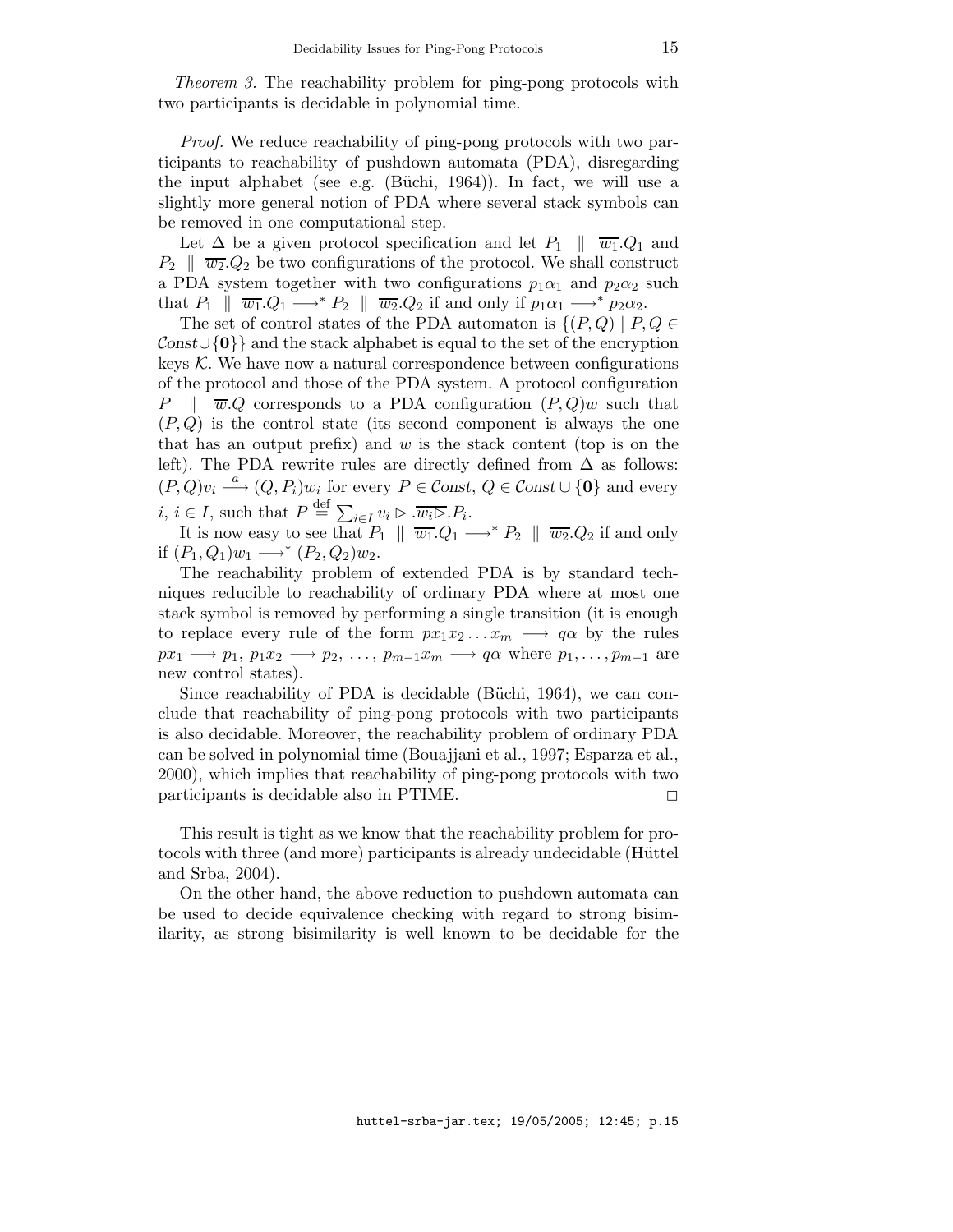class of pushdown processes (Sénizergues, 1998). This is possible under the restriction that the label abstraction function is local in the sense of (Hüttel and Srba, 2004), i.e., it makes visible only constantly many outer-most (resp. inner-most) encryption keys. Nevertheless, even under this restriction secrecy is decidable. For any protocol specification P we compare it to a specification  $P'$ , where  $P'$  is a version of P that has been modified as follows. We introduce a fresh key  $k_*$ . Every input prefix w.P is replaced by  $k_*w.P$ , and similarly every output prefix  $\overline{w}.P$ is replaced by  $\overline{k_*w}.P$ . We fix keys a and b, where  $a \neq b$ , and define a label abstraction function  $\phi$  such that  $\phi(k) = a$  for all  $k \in \mathcal{K}$  and  $\phi(w) = b$  for  $w \notin \mathcal{K}$ . Now  $\phi$  is a local abstraction function, and it distinguishes between plain-texts and cipher-texts. Clearly  $P$  and  $P'$ are strongly bisimilar if and only if  $P$  never communicates a plain-text message.

### 4. The active intruder

In the literature on applying process calculi to the study of cryptographic protocols, there have been several proposals for explicit modelling the active intruder (environment). Foccardi, Gorrieri and Martinelli in (Focardi et al., 2000) express the environment within the process calculus, namely as a process running in parallel with the protocol. In (Amadio et al., 2002) Amadio, Lugiez and Vanackère describe a tiny process calculus similar to ours, except that they use replication instead of recursion. Moreover, the environment is described in the semantics of the calculus. Transitions are of the form

$$
(C,T) \to (C',T')
$$

where  $C$  and  $C'$  are protocol configurations and  $T$  and  $T'$  denote the sets of messages known to the environment (all communication occurs only by passing messages through these sets).

The environment is assumed to be hostile; it may compute new messages by means of the operations of analysis and synthesis and pass these on to the process. Let K be a set of encryption keys as before. The analysis of a set of messages  $T \subseteq \mathcal{K}^*$  is the least set  $\mathcal{A}(T)$  satisfying

$$
\mathcal{A}(T) = T \cup \{ w \mid kw \in \mathcal{A}(T), \ k \in \mathcal{K} \cap \mathcal{A}(T) \}. \tag{3}
$$

The synthesis of a set of messages  $T \subseteq \mathcal{K}^*$  is the least set  $\mathcal{S}(T)$  satisfying

$$
\mathcal{S}(T) = \mathcal{A}(T) \cup \{kw \mid w \in \mathcal{S}(T), \ k \in \mathcal{K} \cap \mathcal{S}(T)\}.
$$
 (4)

The next lemmas follow immediately from Tarski's fixed-point theorem.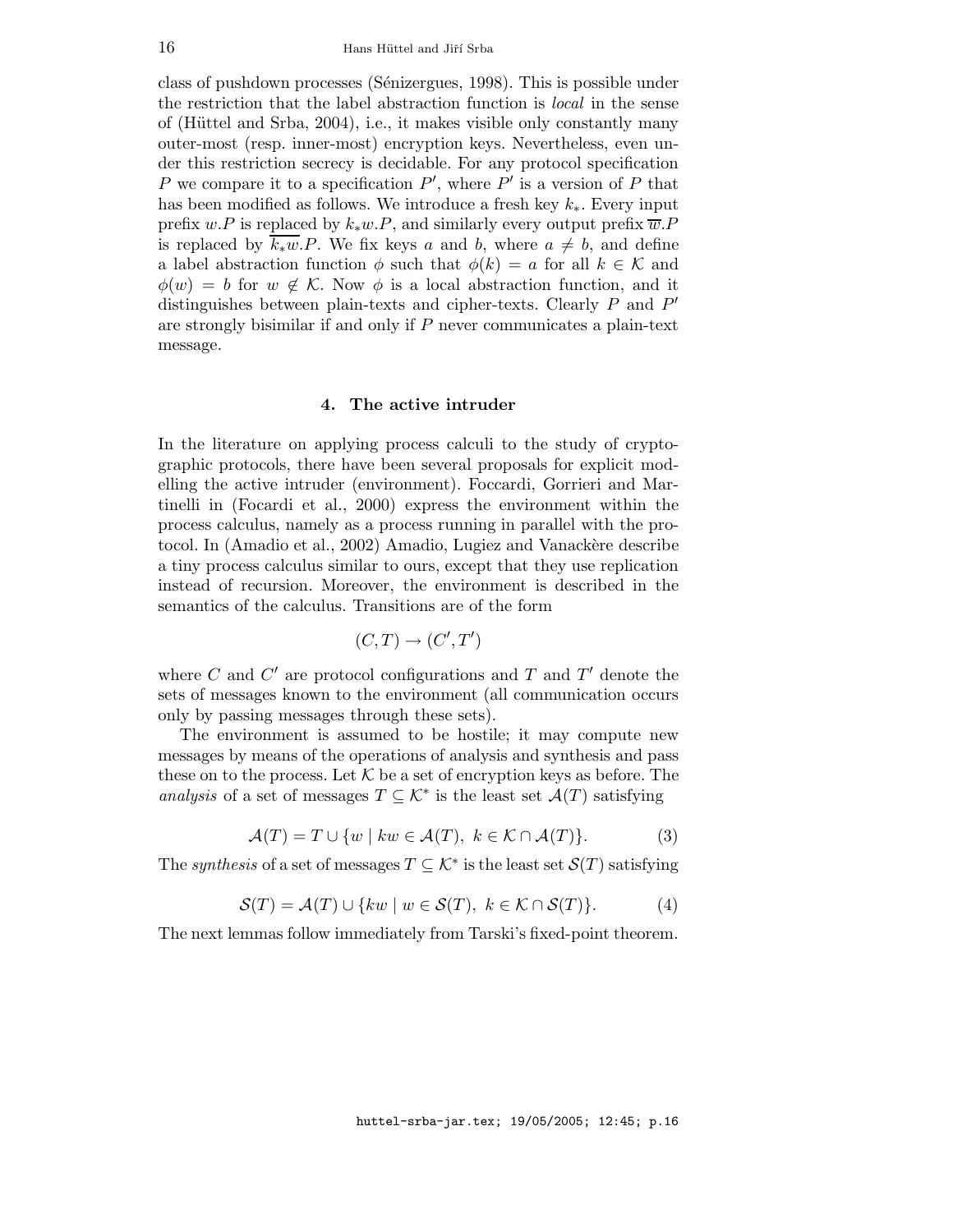*Lemma 2.* The analysis of a set of messages  $T \subseteq \mathcal{K}^*$  is the union of the family of sets  $\mathcal{A}_i(S)$  defined by

$$
\mathcal{A}_0(T) = T
$$
  

$$
\mathcal{A}_{i+1}(T) = \mathcal{A}_i(T) \cup \{w \mid kw \in \mathcal{A}_i(T), \ k \in \mathcal{K} \cap \mathcal{A}_i(T)\}\
$$

Lemma 3. The synthesis of a set of messages  $T \subseteq \mathcal{K}^*$  is the union of the family of sets  $S_i(T)$  defined by

$$
\mathcal{S}_0(T) = \mathcal{A}(T)
$$
  

$$
\mathcal{S}_{i+1}(T) = \mathcal{S}_i(T) \cup \{kw \mid w \in \mathcal{S}_i(T), \ k \in \mathcal{K} \cap \mathcal{S}_i(T)\}\
$$

The set of *compromised keys*  $K_c$  for a given set  $T \subseteq \mathcal{K}^*$  of messages is defined by  $K_c \stackrel{\text{def}}{=} \mathcal{K} \cap \mathcal{S}(T)$ , which is easily seen to be equal to  $\mathcal{K} \cap \mathcal{A}(T)$ . (The compromised keys are immediately available for the intruder because they are either in his initial knowledge or can be discovered by the analysis.)

Remark 4. Let  $T \subseteq \mathcal{K}^*$  be a given set of messages. The following observation is easy to verify: in order to compute the complete set  $K_c$  of compromised keys of size n, it is enough to find messages  $m_1, \ldots, m_n \in$ T such that when we analyze them in a sequence, we discover exactly all compromised keys. Formally, we define

$$
K_c^0 \stackrel{\text{def}}{=} \emptyset \quad \text{and} \quad K_c^i \stackrel{\text{def}}{=} K_c^{i-1} \cup \{ k \in \mathcal{K} \mid m_i = wk, \ w \in (K_c^{i-1})^* \}
$$

for all  $i, 1 \leq i \leq n$ , and then  $K_c = K_c^n$ . 2

*Proposition 1.* It holds that  $w \in S(T)$  if and only if w can be written as  $w = uw'$  for some  $u \in K_c^*$  and there exists  $u' \in K_c^*$  such that  $u'w' \in T$ .

*Proof.* Notice that because of Lemma 2,  $w \in \mathcal{A}(T)$  iff there is  $u \in K_c^*$ such that  $uw \in T$ . The proposition then follows by an application of Lemma 3.  $\Box$ 

We can now design an environment sensitive semantics for our calculus close in style to that of (Amadio et al., 2002). We define the reduction relation  $\rightarrow$  by the following set of axioms (here  $x \in P$  means that  $x$  is a summand in the defining equation of the process constant  $P$ ).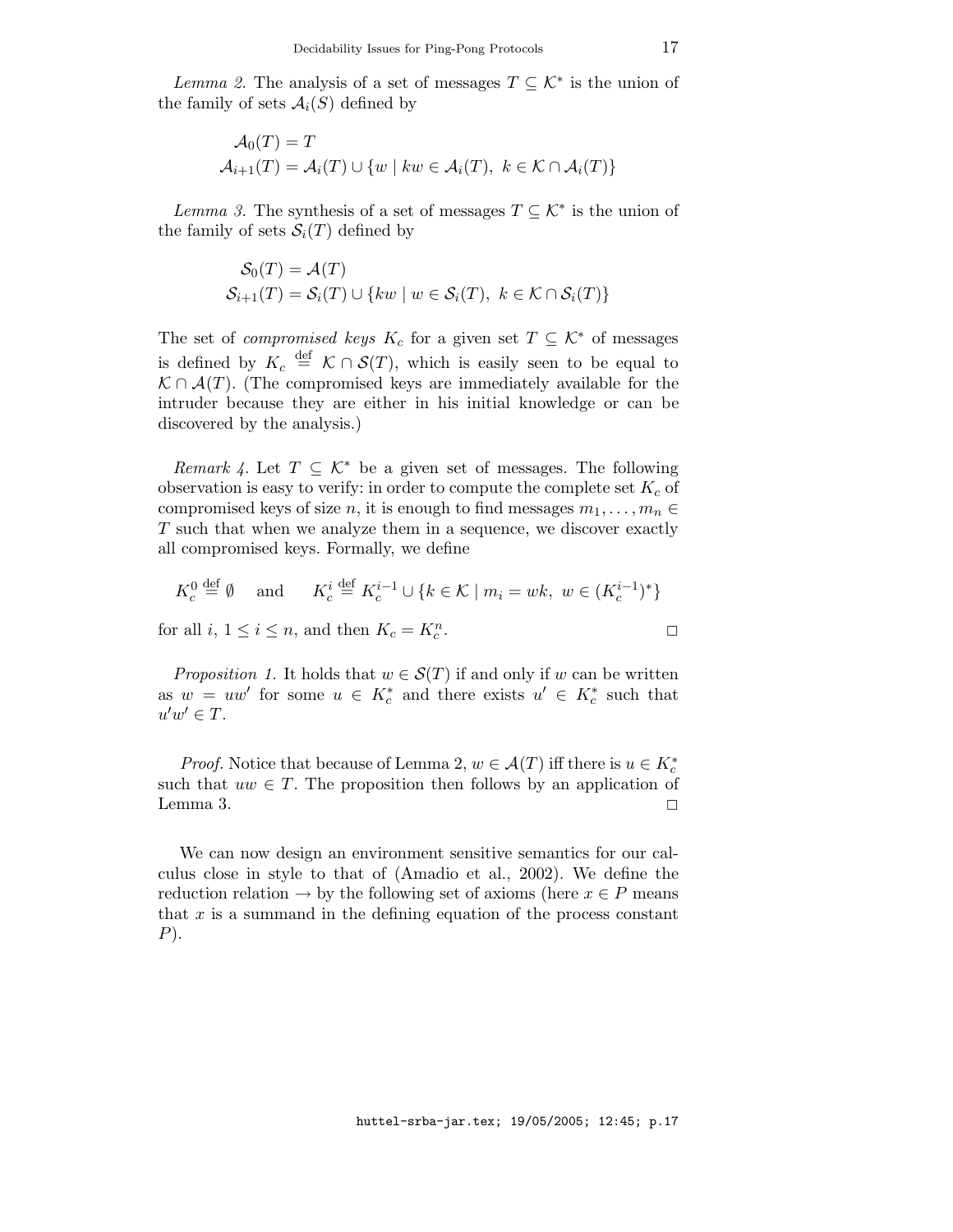18 Hans Hüttel and Jiří Srba

$$
(P \parallel C, T) \rightarrow (\overline{w\alpha}. P' \parallel C, T)
$$
  
if  $(v \rhd \overline{w\rhd}. P') \in P$  and  $v\alpha \in \mathcal{S}(T)$  (A1)

$$
(P \parallel C, T) \rightarrow (P' \parallel C, T)
$$
  
if  $(v.P') \in P$  and  $v \in S(T)$  (A2)

$$
(\overline{w}.P \parallel C, T) \rightarrow (P \parallel C, T \cup \{w\})
$$
 (A3)

$$
(P \parallel C, T) \rightarrow (P' \parallel C, T \cup \{w\})
$$
  
if  $(\overline{w}.P') \in P$  (A4)

It is possible to show that this semantics can be internalized in our calculus within our existing semantics.

Theorem 4. For any recursive ping-pong protocol, we can define its new parallel component which enables all the attacks described by axioms  $(A1) - (A4)$ .

The proof of this result can be found in (Hüttel and Srba, 2004). We do not include the full proof here but sketch the general construction. The necessary ideas can all be found in the proof of Lemma 1.

The attacker is an additional parallel component that keeps track of the set S of all messages that have been transmitted. S is stored in a buffer called the *message pool*, whose messages are separated using a special separator key. The message pool is encrypted using a socalled locking key. The purpose of this locking key (see also the proof of Lemma 1) is to prevent other parallel components from reading or modifying the content of the pool.

The attacker remembers the set of keys  $K$  currently known to be compromised. From this, the attacker is able to construct any message of the analysis and synthesis of S by copying any message from S to an internal buffer. The message in the internal buffer can then be altered by removing outermost keys from  $K$  and by adding keys from  $K$ . At any point, the content of the internal buffer can be transmitted to the environment.

## 5. Replicative ping-pong protocols

In this section we shall define a replicative variant of our calculus for ping-pong protocols. We will then show that this formalism is not Turing powerful because the reachability problem becomes decidable. This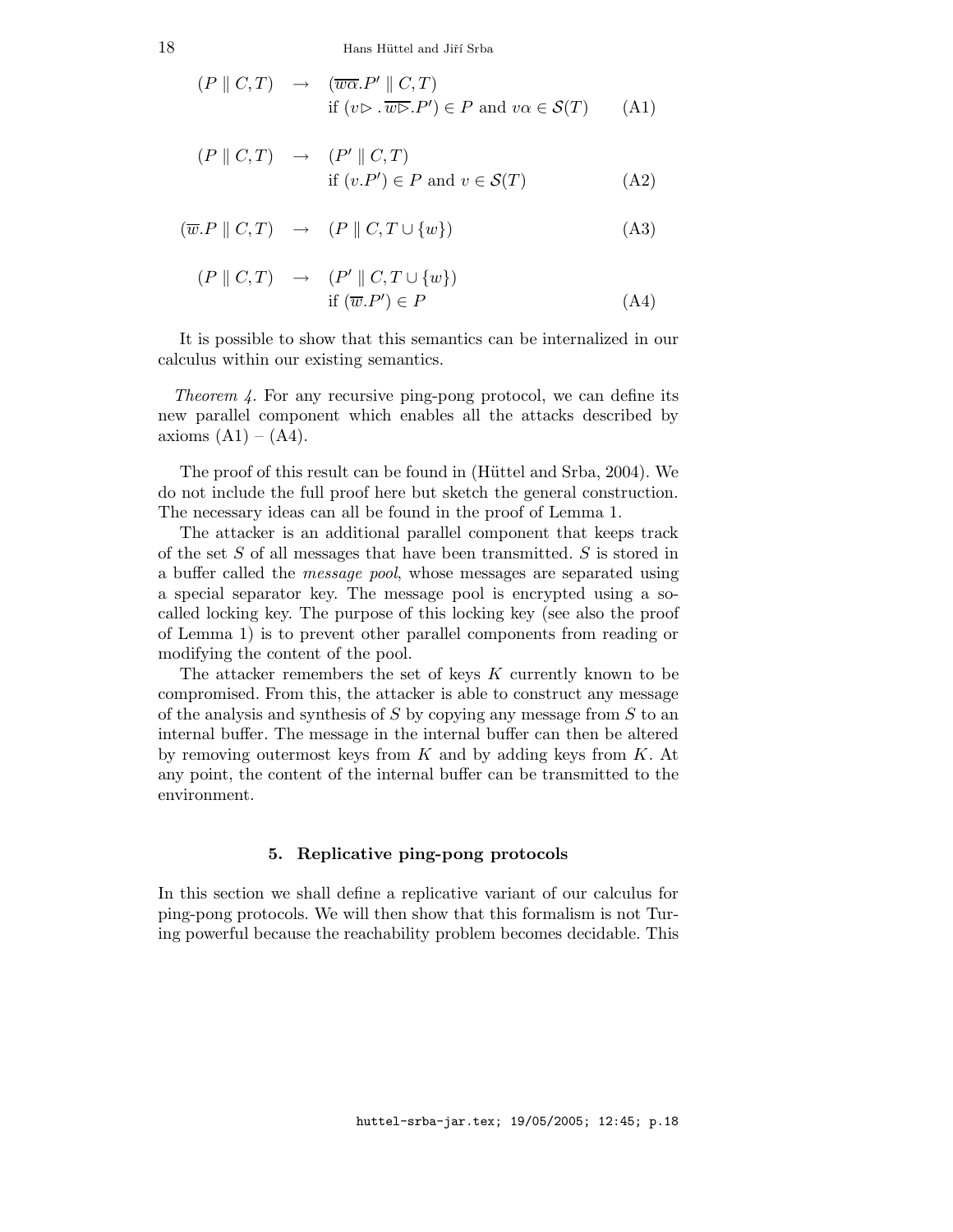is to be put in contrast with several results where replicative calculi are known to be capable of simulating recursive ones (see e.g. (Milner, 1993) for the case of pi-calculus which implies also the same result for spi-calculus, and (Giambiagi et al., 2004; Nielsen et al., 2002) for other examples). On the other hand, a similar discrimination result as ours between recursion and replication was recently proved for CCS (Busi et al., 2003).

Let us now define *replicative ping-pong protocols*. Let  $K$  be the set of encryption keys as before. The set Conf of protocol configurations is given by the following abstract syntax

 $C \ ::= \ \mathbf{0} \mid v \triangleright \overline{w} \triangleright \mid v \mid \overline{w} \mid !(v \triangleright \overline{w} \triangleright) \mid !(v) \mid !(\overline{w}) \mid C \parallel C$ 

where  $\bf{0}$  is the symbol for the empty configuration, v and w range over  $K^*$ , and ! is the bang operator (replication). As before, we shall introduce structural congruence  $\equiv$ , which is the smallest congruence over Conf such that

 $\text{–}$  (Conf,  $\parallel$ , 0) is a commutative monoid

$$
- \epsilon \parallel C \equiv C \equiv \overline{\epsilon} \parallel C
$$

$$
- \ \mathord!(\epsilon) \equiv \mathbf{0} \equiv \mathord!(\overline{\epsilon})
$$

$$
- \ \mathord!(C) \equiv C \ \lVert \mathord!(C).
$$

A labelled transition system determined by a configuration (where states are configurations modulo  $\equiv$  and labels are non-empty messages as before) is defined by the following SOS rules (recall the replicative axiom  $!(C) \equiv C \, ||!(C)$  and the fact that '||' is commutative).

$$
\frac{m \in \mathcal{K}^+}{\overline{m} \parallel m \parallel C \stackrel{m}{\longrightarrow} C} \qquad \frac{m \in \mathcal{K}^+}{\overline{m} \parallel v \rhd \cdot \overline{w \rhd} \parallel C \stackrel{m}{\longrightarrow} \overline{w \alpha} \parallel C}
$$

*Example 3.* An initial configuration  $C \stackrel{\text{def}}{=} !(\overline{k}) || | (k \triangleright \overline{k k \triangleright})$  generates a labelled transition system in Figure 2 with infinitely many reachable configurations (only a finite fragment is depicted). Observe that (unlike recursive protocols) the number of parallel components can grow arbitrarily (e.g. the left-most branch in the picture). The reason is that we allow prefixes of the form  $\overline{\mathfrak{w}}$  which can unconditionally output new messages and that we have replicative agents accepting these messages.

In case that the number of output prefixes for all reachable configurations is bounded by some number  $n$ , the parallel components of the form  $!(v)$ ,  $!(\overline{w})$  and  $!(v \triangleright \overline{w} \triangleright)$  can be replaced by *n* parallel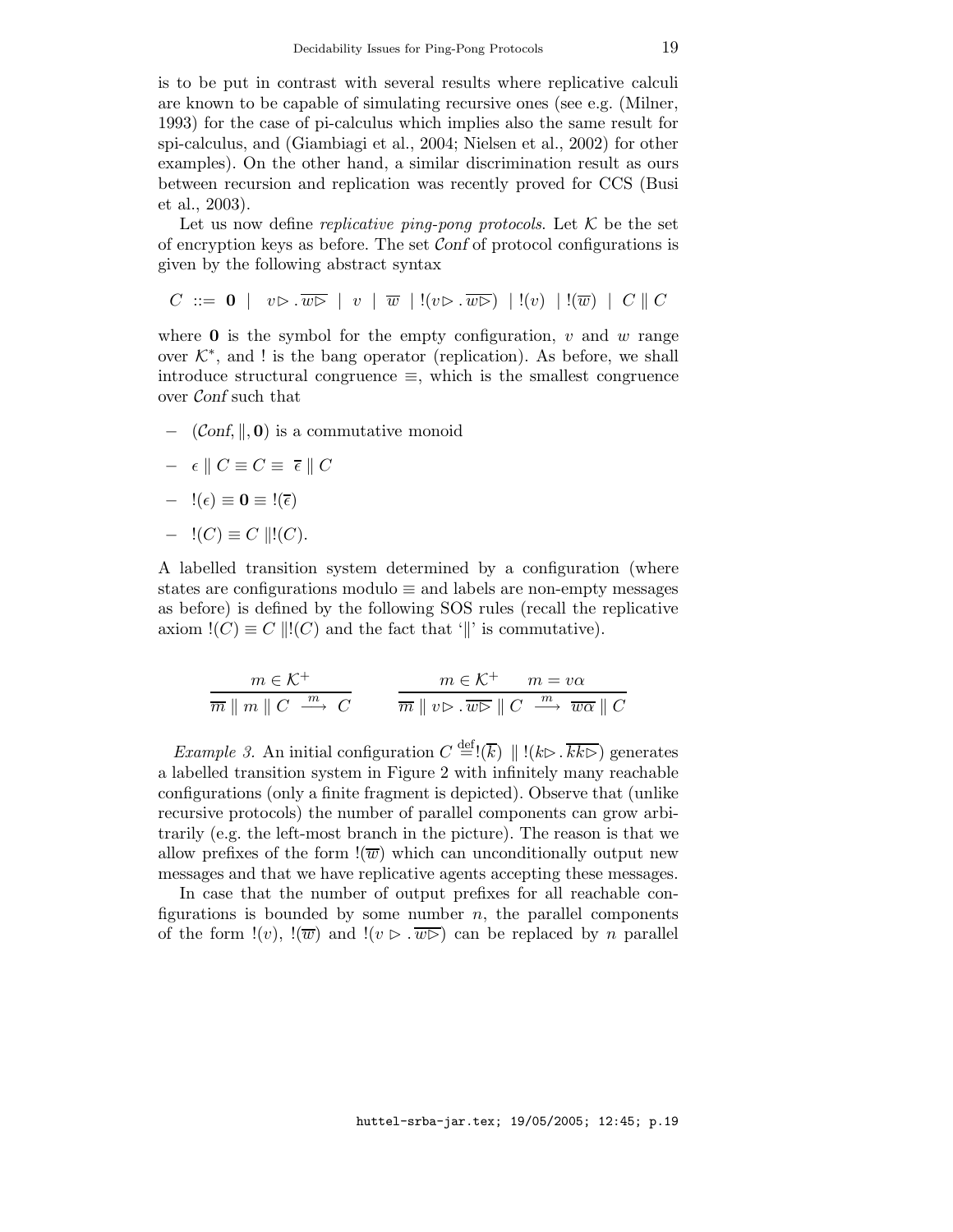

*Figure 2.* Initial fragment of a labelled transition system for  $C \stackrel{\text{def}}{=} (\overline{k}) || | (k \triangleright \overline{k k \triangleright})$ 

occurrences of fresh process constants  $P_{(v)}$ ,  $P_{(\overline{w})}$  and  $P_{(v \triangleright \ldots \widehat{w \triangleright})}$  respectively such that  $P_{(v)} \stackrel{\text{def}}{=} v.P_{(v)}, P_{(\overline{w})} \stackrel{\text{def}}{=} \overline{w}.P_{(\overline{w})}$  and  $P_{(v \triangleright \ldots \widehat{w \triangleright})} \stackrel{\text{def}}{=} v \triangleright$  $\overline{w} \rightarrow B_{(\nu \rhd \ldots \overline{w} \rhd)}$ , and hence it can be simulated by recursive protocols.  $\Box$ 

We shall now show that the reachability problem for general replicative ping-pong protocols is decidable. We reduce our problem to reachability of weak process rewrite systems (wPRS) which was very recently proven to be decidable (Křetínský et al., 2004).

Following the work of Mayr (Mayr, 2000), let Const be a set of process constants. The set  $\mathcal E$  of process expressions over Const is defined by

 $E ::= \epsilon \mid X \mid E.E \mid E \parallel E$ 

where  $\epsilon$  is the symbol for empty expression, X ranges over Const, '.' is the operator of sequential composition and  $\Vert$  is the operator of parallel composition. We identify processes up to structural congruence, which is the least congruence such that  $\cdot$  is associative,  $\cdot$  is associative and commutative and  $\epsilon$  is a unit for '.' and '||'.

Let Q be a finite set of *control-states* and  $Act$  a set of *actions*. A state-extended process rewrite system (sePRS) is a finite set  $\Delta$  of rewrite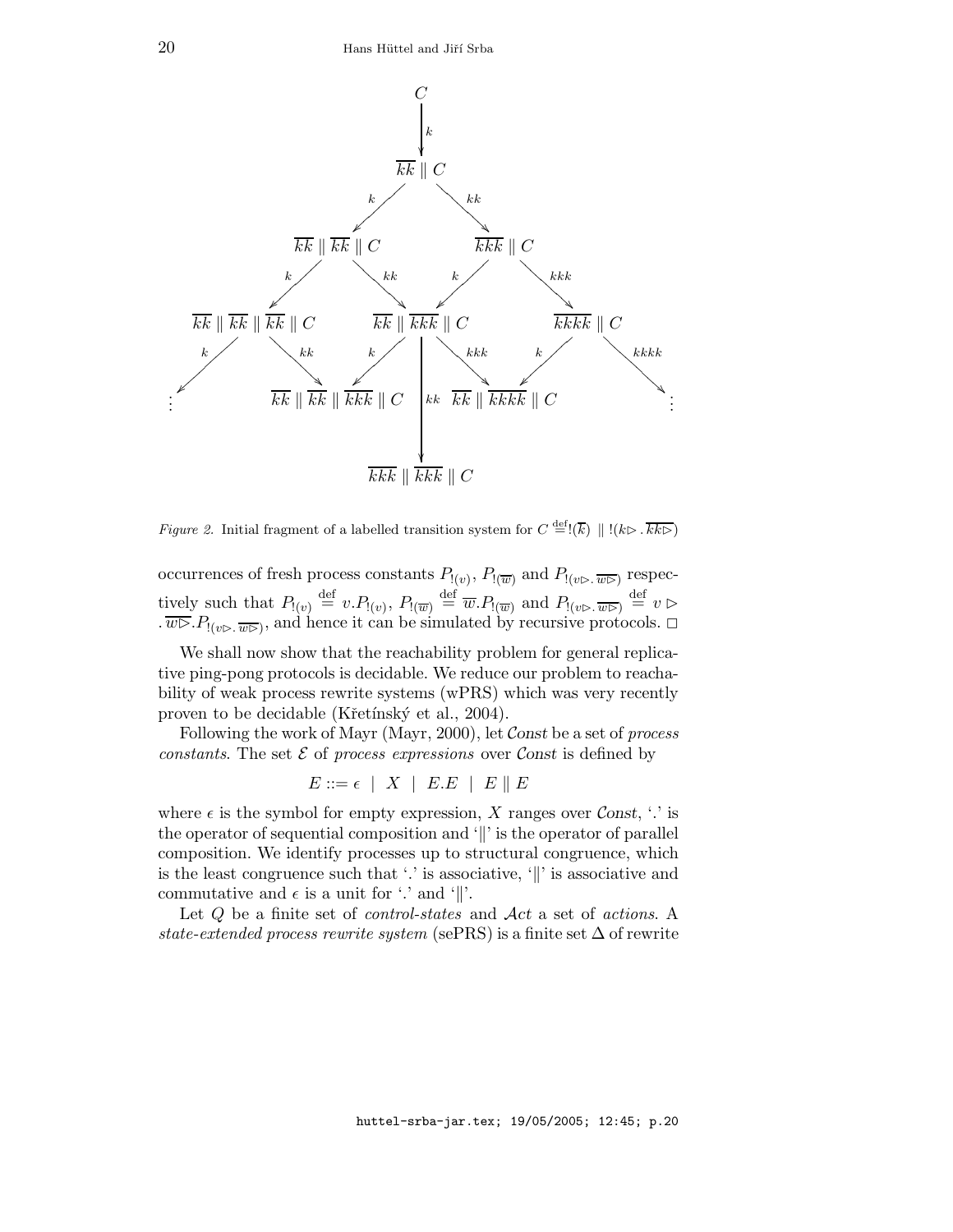rules of the form  $pE \stackrel{a}{\longrightarrow} qF$  where  $p, q \in Q, a \in \mathcal{A}ct$ , and  $E, F \in \mathcal{E}$ such that  $E \neq \epsilon$ .

A given sePRS  $\Delta$  generates a labelled transition system  $T(\Delta)$  where states are pairs of control-states and process expressions over Const modulo the structural congruence, the set of actions is  $\mathcal{A}ct$  and the transition relation is given by the following  $SOS$  rules (recall that '||' is commutative).

$$
\frac{(pE \xrightarrow{a} qF) \in \Delta}{pE \xrightarrow{a} qF} \qquad \frac{pE \xrightarrow{a} qE'}{p(E.F) \xrightarrow{a} q(E'.F)} \qquad \frac{pE \xrightarrow{a} qE'}{p(E \parallel F) \xrightarrow{a} q(E' \parallel F)}
$$

A sePRS  $\Delta$  is called a *weak process rewrite system* (wPRS) iff there is a partial ordering  $\leq$  on Q such that all rewrite rules  $pE \stackrel{a}{\longrightarrow} qF$  from  $\Delta$  satisfy that  $q \leq p$ .

*Theorem 5.* (*K*retínský et al., 2004)) The reachability problem for wPRS is decidable.

Let us now consider an arbitrary configuration  $C$  in the calculus of replicative ping-pong protocols. We shall construct a wPRS system  $\Delta$ which preserves the reachability property.

The configuration C can be naturally written as  $C \equiv A \parallel B \parallel O$ where A contains all parallel components of the form  $!(v \triangleright \overline{w \triangleright})$ ,  $!(v)$ and  $!(\overline{w}); B$  contains all parallel components of the form  $v \triangleright \overline{w \triangleright}$  and v; and O contains all output prefixes of the form  $\overline{w}$ . Here we assume that the rules of the structural congruence  $\equiv$  are applied as long as possible in order to minimize the size of the configuration  $C$  (such assumptions are implicit also later on). Observe now that any configuration  $C' \equiv$  $A \parallel B' \parallel O'$  reachable from C contains exactly the same part A and every parallel component from  $B'$  is also in  $B$ .

The intuition of the reduction is that A does not have to be remembered as all parallel components from  $A$  are always available,  $B$  will be stored in control-states of the wPRS (note that there are only finitely many different components in  $B'$  for all reachable configurations of the form  $A \parallel B' \parallel O'$  and the parallel components from O will be stored as a parallel composition of stacks in the wPRS system.

Let  $C \equiv A \parallel B \parallel O$  be the initial configuration. Formally, the wPRS rules  $\Delta$  where  $\mathcal{C}$  onst  $\stackrel{\text{def}}{=} \mathcal{K} \cup \{Z, X\}$  (Z is a special symbol for the bottom of a stack,  $X$  is a process constant for creating more parallel components) and where  $Q \stackrel{\text{def}}{=} \{p^{B'} \mid \exists B'' \text{ s.t. } B \equiv B' \parallel B''\}$  are defined as follows.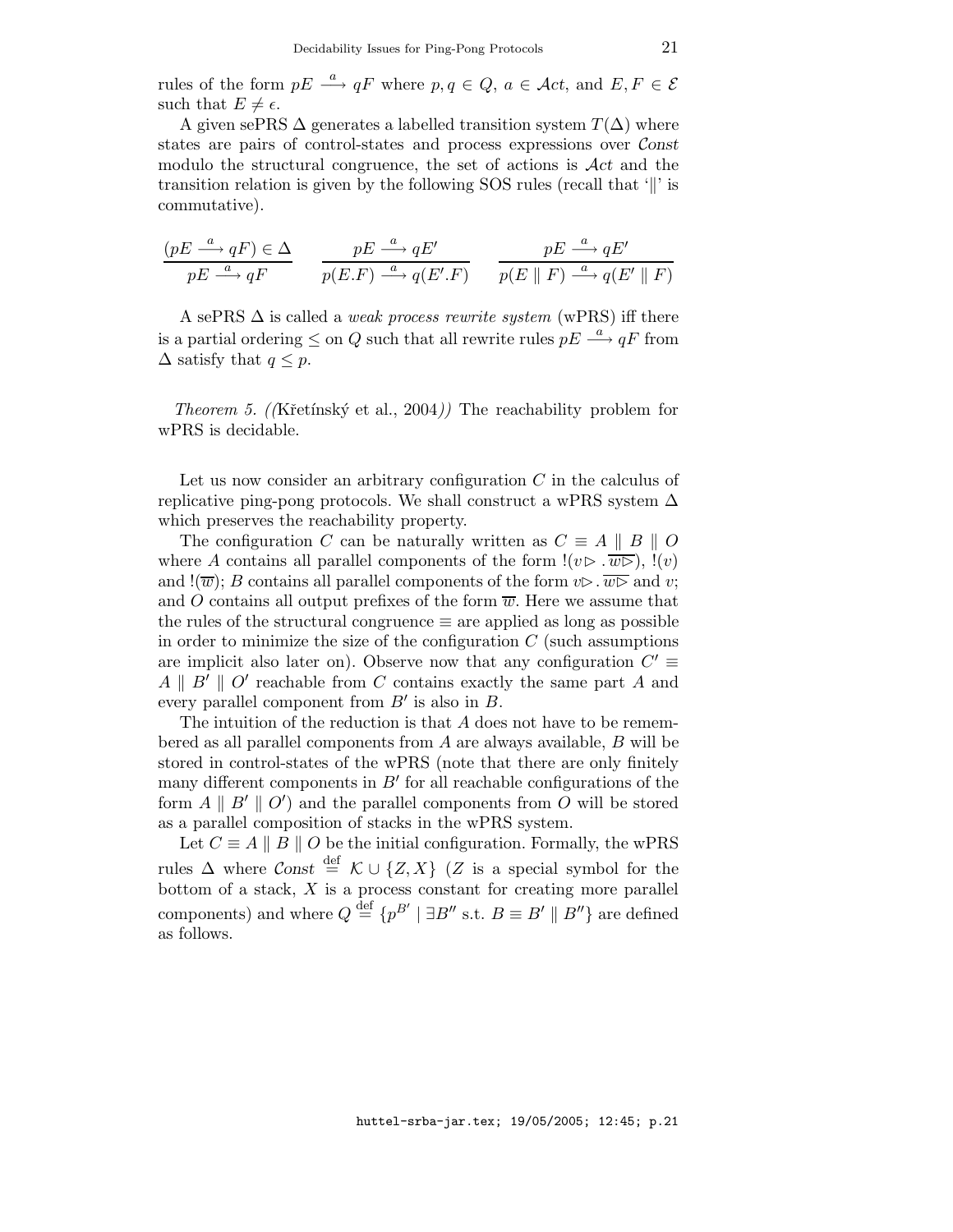| 1. | $p^{B'}X \longrightarrow p^{B'}(X \parallel w.Z)$ $B' \subseteq B$ and $!(\overline{w}) \in A$ |                                                                                             |
|----|------------------------------------------------------------------------------------------------|---------------------------------------------------------------------------------------------|
| 2. | $p^{B'}w.Z \longrightarrow p^{B'}$                                                             | $B' \subseteq B$ and $!(\overline{w}) \in A$                                                |
| 3. | $p^{B'}Z \longrightarrow p^{B'}$                                                               | $B' \subseteq B$                                                                            |
| 4. | $p^{B'}v.Z \longrightarrow p^{B'}$                                                             | $B' \subseteq B$ and $!(v) \in A$                                                           |
| 5. | $p^{B'}v \longrightarrow p^{B'}w$                                                              | $B' \subseteq B$ and $!(v \triangleright \overline{w \triangleright}) \in A$                |
| 6. | $p^{B'}v.Z \longrightarrow p^{B''}$                                                            | $B' \subseteq B$ and $B' \equiv B'' \parallel v$                                            |
| 7. | $p^{B'}v \longrightarrow p^{B''}w$                                                             | $B' \subseteq B$ and $B' \equiv B'' \parallel v \triangleright \overline{w \triangleright}$ |

In the definitions above, whenever we have  $w \in \mathcal{K}^*$ , we use the word  $w$  also in the wPRS rules in the meaning that it represents a sequential composition of process constants contained in  $w$ , i.e., if  $w = a_1 a_2 \cdots a_n$  then w in the wPRS rules stands for the sequential composition  $a_1.a_2.\ldots.a_n$ . Moreover  $B' \subseteq B$  means that there is some B'' such that  $B \equiv B' \parallel B''$  and  $x \in A$  means that the expression x is a parallel component in A. All actions are omitted as they are irrelevant for the reachability question.

Rules 1. – 3. correspond to the structural congruence  $\equiv$ . As  $!(\overline{w}) \equiv$  $\overline{w} \parallel !(\overline{w})$  rule 1. enables us to create a new parallel component  $\overline{w}$  whenever  $\exists(\overline{w}) \in A$  and by rule 2. such a component can always be deleted. Rule 3. corresponds to the fact that  $\epsilon \parallel C \equiv C$ . (Recall that we assume that C does not contain any component of the form  $!(\epsilon)$  or  $!(\overline{\epsilon})$ .

Rules  $4. - 7$ . are computational rules: in rules  $4.$  and  $5.$  we allow the reception of messages by the components in A and the controlstate does not change in this case; in rules 6. and 7. we do the same for components in  $B'$  (the current remaining part of  $B$ ) and whenever such a component is used, we remove it from  $B'$  by changing the control-state to  $p^{B^{\prime \prime}}.$ 

Let us assume the initial configuration  $C \equiv A \parallel B \parallel O$  as above such that  $O \equiv \overline{w_1} \parallel \overline{w_2} \parallel \cdots \parallel \overline{w_n}$ . The initial configuration of the wPRS system  $\Delta$  is then

$$
p^B(X \parallel w_1.Z \parallel w_2.Z \parallel \cdots \parallel w_n.Z).
$$

It is easy to see that every rewriting step in  $\Delta$  corresponds either to a single computational step in the replicative ping-pong protocol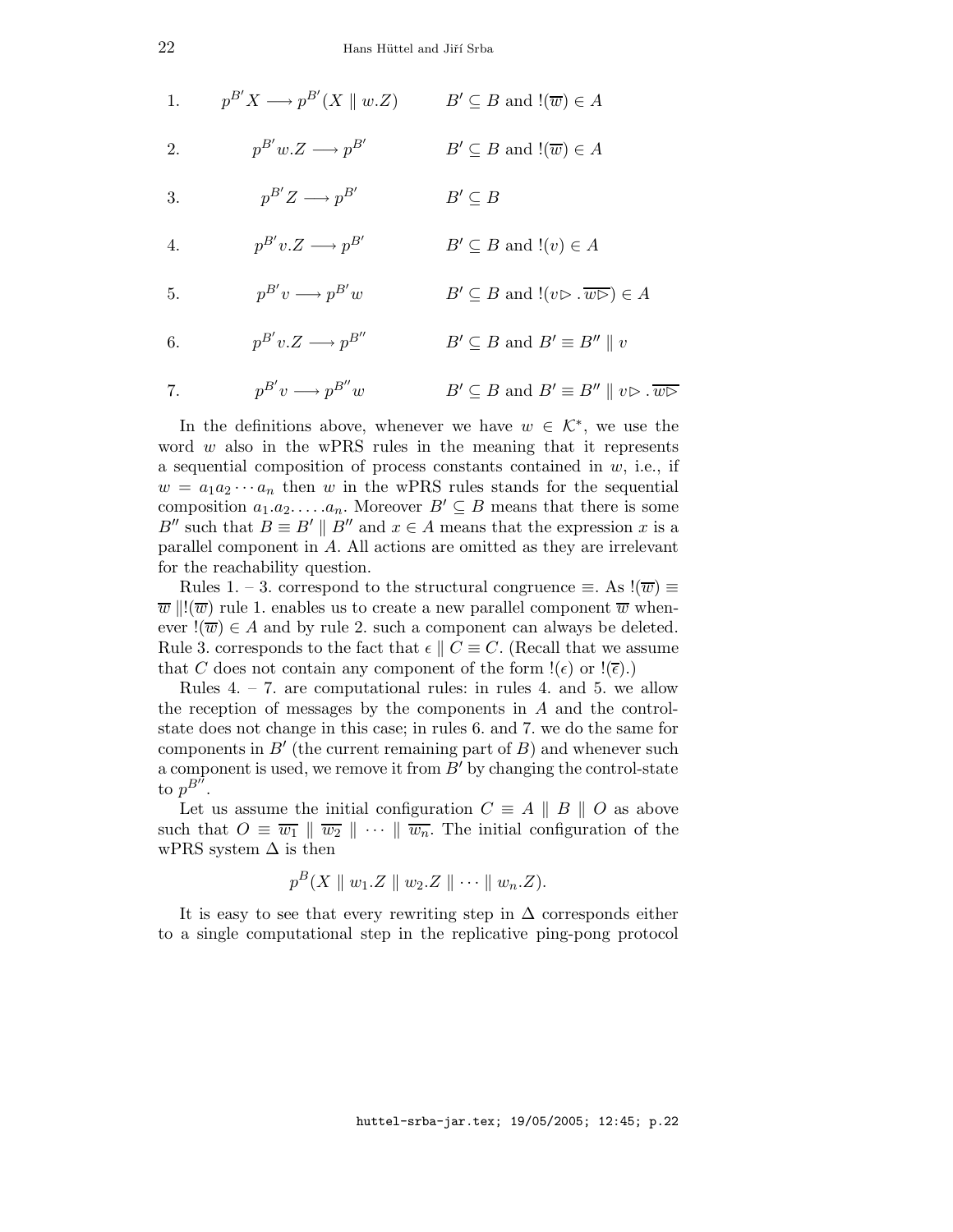or to an application of some congruence rule. On the other hand, any communication in the protocol can be directly simulated in  $\Delta$ .

Hence we can make the following observation (assuming that  $O' \equiv$  $\overline{w'_1} \parallel \overline{w'_2} \parallel \cdots \parallel \overline{w'_{n'}}).$ 

Lemma 4. It holds that

 $A \parallel B \parallel O \longrightarrow^* A \parallel B' \parallel O'$ if and only if  $p^B(X \parallel w_1.Z \parallel w_2.Z \parallel \cdots \parallel w_n.Z) \longrightarrow^*$  $p^{B'}(X \parallel w'_1.Z \parallel w'_2.Z \parallel \cdots \parallel w'_{n'}. Z).$ 

Theorem 6. The reachability problem for replicative ping-pong protocols is decidable.

Proof. By Lemma 4 we reduced the problem to the reachability question for wPRS (observe that  $p^{B'} \geq p^{\tilde{B}''}$  iff  $B'' \subseteq B'$  is the natural ordering on control-states of the wPRS demonstrating that the controlstate unit has a monotone behaviour). The decidability result then follows from Theorem 5.  $\Box$ 

An interesting question to investigate is whether the active intruder (as considered in Section 4) can be explicitly modelled in the replicative variant of the ping-pong calculus. Such an intruder will have to be able to remember all the messages exchanged during the protocol execution plus he should be able to perform a set of non-trivial operations (in order to perform e.g. analysis and synthesis). We claim that the model would become Turing powerful and hence a non-trivial extension of the replicative calculus is needed to capture the behaviour of the active attacker, which will make reachability undecidable.

## 6. Conclusion

We have seen that ping-pong protocols extended with recursive definitions have a full Turing power. This is the case even in the absence of nondeterministic choice operator  $+$ . A result like this implies that any reasonable property for all richer calculi cannot be automatically verified. In case that only two parties participate in the protocol, the reachability analysis becomes feasible and the answer can be provided in polynomial time.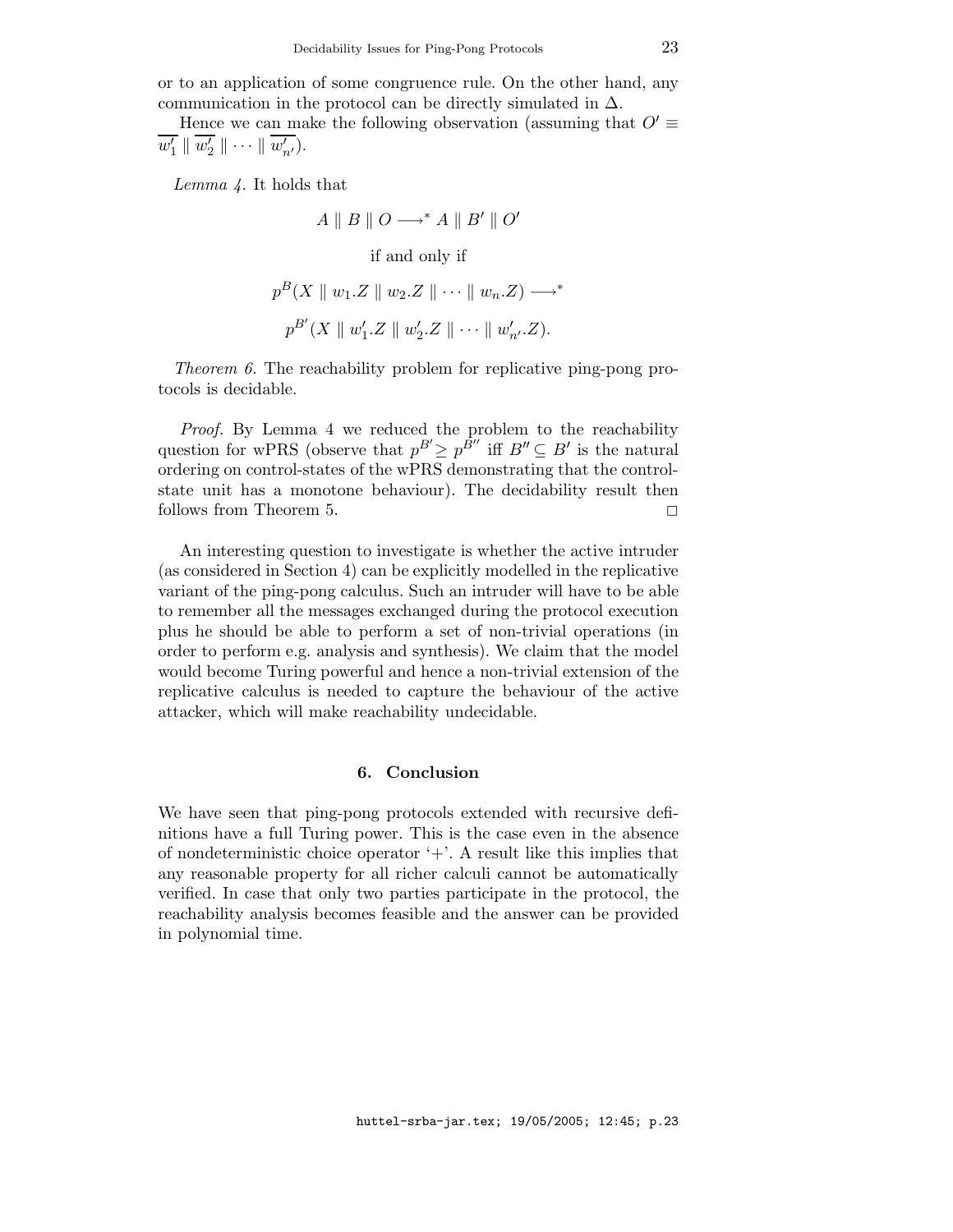We have also showed that reachability analysis for a replicative variant of the protocol becomes decidable. Our proof uses very recent results from process algebra (Křetínský et al., 2004) and can be compared to the work of Amadio, Lugiez and Vanackere (Amadio et al., 2002) which establishes the decidability of reachability for a similar replicative protocol capable of ping-pong behaviour. Their approach uses a notion of a pool of messages explicitly modelled in the semantics and reduces the question to a decidable problem of reachability for prefix rewriting. In our approach we allow spontaneous generation of new messages which is not possible in their calculus. Moreover, we can distinguish between replicated and once-only behaviours (unlike in (Amadio et al., 2002) where all processes have to be replicated). In order to establish more specific decidability results for a semantics with an explicit intruder, one should investigate a setting where the most general intruder has been internalized into our calculus. The results in our paper indicate that one should probably consider a subset of the calculus that we have studied.

Last but not least we hope that our approach may be extended to include other operations on messages. That this may be possible is due to the fact that the proof of decidability for replicative protocols only uses parallel composition of stacks and consequently does not require the full generality of wPRS. Hence there is a place for further extensions of the protocol syntax while preserving a decidable calculus (e.g. messages of the form  $k_1(k_2 op k_3)k_4$  for some extra composition operation op on keys can be easily stored in wPRS as  $k_1(k_2 \parallel k_3)$ . $k_4$ .

Other open problems include decidability of bisimilarity for replicative ping-pong protocols and the problem of determining general conditions that guarantee equi-expressiveness of recursion and replication (see e.g. (Milner, 1993; Giambiagi et al., 2004; Nielsen et al., 2002)).

Acknowledgments. We would like to thank the anonymous referees for their comments and suggestions.

#### References

- Abadi, M. and A. Gordon: 1998, 'A Bisimulation Method for Cryptographic Protocols'. Nordic Journal of Computing 5(4), 267–303.
- Amadio, R. and W. Charatonik: 2002, 'On Name Generation and Set-Based Analysis in the Dolev-Yao Model'. In: Proceedings of the 13th International Conference on Concurrency Theory (CONCUR'02), Vol. 2421 of LNCS. pp. 499–514.
- Amadio, R. and D. Lugiez: 2000, 'On the Reachability Problem in Cryptographic Protocols'. In: Proceedings of the 11th International Conference on Concurrency Theory (CONCUR'00), Vol. 1877 of LNCS. pp. 380–394.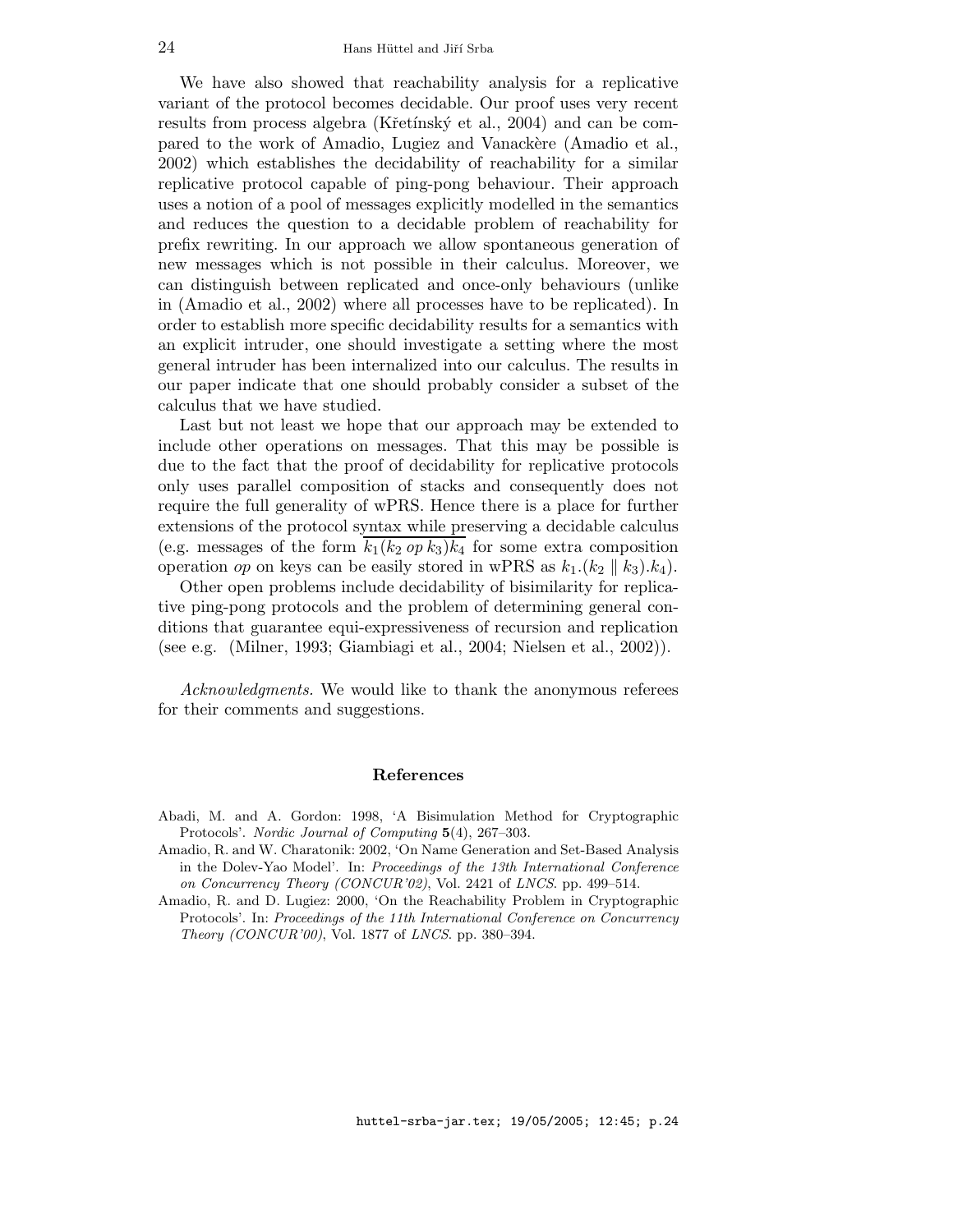- Amadio, R., D. Lugiez, and V. Vanackère: 2002, 'On the symbolic reduction of processes with cryptographic functions'. Theoretical Computer Science 290(1), 695–740.
- Boreale, M.: 2001, 'Symbolic Trace Analysis of Cryptographic Protocols'. In: Proceedings of the 28th Colloquium on Automata, Languages and Programming (ICALP'01), Vol. 2076 of LNCS. pp. 667–681.
- Bouajjani, A., J. Esparza, and O. Maler: 1997, 'Reachability Analysis of Pushdown Automata: Application to Model-Checking'. In: Proceedings of the 8th International Conference on Concurrency Theory (CONCUR'97), Vol. 1243 of LNCS. pp. 135–150.
- Büchi, J.: 1964, 'Regular canonical systems'. Arch. Math. Logik u. Grundlagenforschung  $6, 91-111$ .
- Burkart, O., D. Caucal, F. Moller, and B. Steffen: 2001, 'Verification on Infinite Structures'. In: J. Bergstra, A. Ponse, and S. Smolka (eds.): Handbook of Process Algebra. Elsevier Science, Chapt. 9, pp. 545–623.
- Busi, N., M. Gabbrielli, and G. Zavattaro: 2003, 'Replication vs. Recursive Definitions in Channel Based Calculi'. In: Proceedings of the 30th International Colloquium on Automata, Languages, and Programming (ICALP'03), Vol. 2719 of LNCS. pp. 133–144.
- Dolev, D., S. Even, and R. Karp: 1982, 'On the Security of Ping-Pong Protocols'. Information and Control 55(1–3), 57–68.
- Dolev, D. and A. Yao: 1983, 'On the Security of Public Key Protocols'. Transactions on Information Theory  $IT-29(2)$ , 198-208.
- Durgin, N., P. Lincoln, J. Mitchell, and A. Scedrov: 1999, 'Undecidability of Bounded Security Protocols'. In: N. Heintze and E. Clarke (eds.): Proceedings of Workshop on Formal Methods and Security Protocols (FMSP'99).
- Esparza, J., D. Hansel, P. Rossmanith, and S. Schwoon: 2000, 'Efficient algorithms for model checking pushdown systems'. In: Proceedings of the 12th International Conference on Computer Aided Verification (CAV'00), Vol. 1855 of LNCS. pp. 232–247.
- Fiore, M. and M. Abadi: 2001, 'Computing symbolic models for verifying cryptographic protocols'. In: 14th IEEE Computer Security Foundations Workshop  $(CSFW'01)$ . Washington - Brussels - Tokyo, pp. 160–173.
- Focardi, R., R. Gorrieri, and F. Martinelli: 2000, 'Non Interference for the Analysis of Cryptographic Protocols'. In: Proceedings of the 27th International Colloquium on Automata, Languages and Programming (ICALP'00), Vol. 1853 of LNCS. pp. 354–372.
- Giambiagi, P., G. Schneider, and F. Valencia: 2004, 'On the Expressiveness of Infinite Behavior and Name Scoping in Process Calculi'. In: Proceedings of the 7nd International Conference on Foundations of Software Science and Computation Structures (FOSSACS'04), Vol. 2987 of LNCS. pp. 226–240.
- Hüttel, H. and J. Srba: 2004, 'Recursion vs. Replication in Simple Cryptographic Protocols'. Technical Report RS-04-23, BRICS Research Series.
- Hüttel, H. and J. Srba: 2004, 'Recursive Ping-Pong Protocols'. In: Proceedings of the 4th International Workshop on Issues in the Theory of Security (WITS'04). pp. 129–140.
- Hüttel, H. and J. Srba: 2005, 'Recursion vs. Replication in Simple Cryptographic Protocols'. In: Proceedings of the 31st Annual Conference on Current Trends in Theory and Practice of Informatics (SOFSEM'05), Vol. 3381 of LNCS. pp. 175–184.